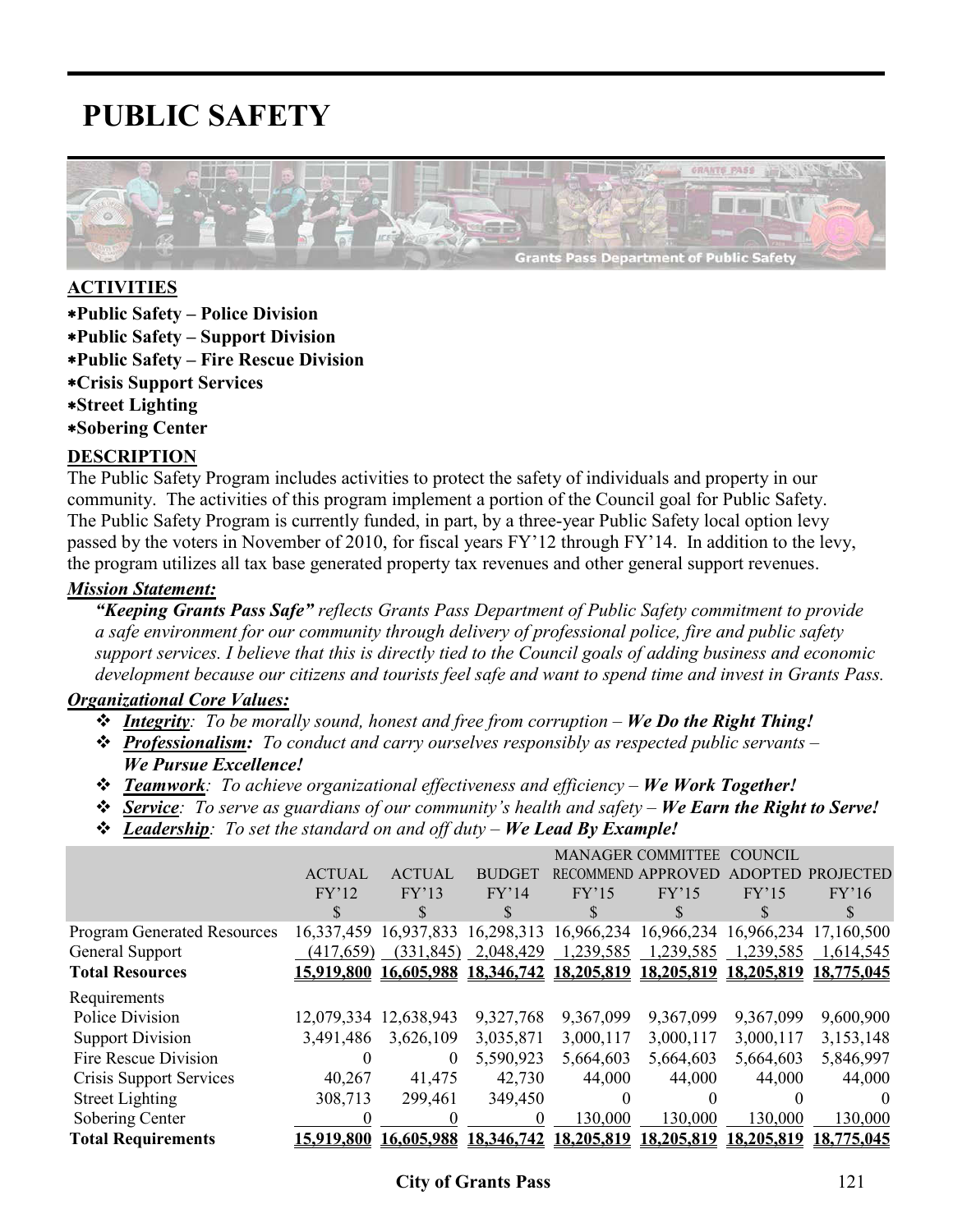#### *Services Delivered:*

The Public Safety Police Division's budget is a program-based budget. While the Council goal of **"Keep Citizens Safe"** is a guiding value, law enforcement efforts in our community are defined by our fundamental obligation to enforce local, state and federal law. The Public Safety Department strives to provide a safe environment, while addressing livability issues through the delivery of professional public safety services.

The Police Division is the most visible part of the Public Safety operation. The Police Division includes Police Patrol, Detectives, Community Service Officers, Code and Parking Enforcement, Traffic Enforcement and Crime Prevention and Education. Police services, both uniformed and plain clothes, are provided by officers in marked and unmarked vehicles, police motorcycles, on foot and on bicycles. Detectives are responsible for follow-up investigations on major crimes requiring special training, skills and equipment. Additionally, one detective is assigned to the Rogue Area Drug Enforcement Team. Community Service Officers enforce various codes and ordinances, including parking, transient camps, trash and garbage complaints, as well as violations of the city development code.

#### *Performance Measurements:*

| Indicator                                                                              | 2011-12      |                | 2012-13       |               | 2013-14                  | 2014-15 | 2015-16                  |
|----------------------------------------------------------------------------------------|--------------|----------------|---------------|---------------|--------------------------|---------|--------------------------|
| <b>Outputs</b>                                                                         | Actual       | <b>Est</b>     | Actual        | <b>Est</b>    | <b>Est</b>               | Est     | <b>Est</b>               |
| # of locations community camera sited in                                               | 1            | N/A            | 1             |               |                          |         | 1                        |
| Citizen public safety academies held                                                   |              |                | 1             |               |                          |         |                          |
| Student public safety academies held                                                   | $\mathbf{1}$ | 1              |               |               |                          |         |                          |
| Bike rodeos held                                                                       | 2            | $\mathfrak{p}$ |               | $\mathcal{P}$ | $\overline{\phantom{a}}$ | 2       | $\overline{\phantom{a}}$ |
| Average weekly hrs. of CSO/Police downtown                                             | 40           | 40             | 40            | 40            | 40                       | 40      | 40                       |
| presence                                                                               |              |                |               |               |                          |         |                          |
| <b>Effectiveness</b>                                                                   | Actual       | Goal           | <b>Actual</b> | Goal          | Goal                     | Goal    | Goal                     |
| <b>Maintain CALEA accreditation</b>                                                    | Yes          | <b>Yes</b>     | Yes           | Yes           | Yes                      | Yes     | <b>Yes</b>               |
| Response Time To Priority 1 and 2 Emergency<br>Calls: Dispatch to Arrival (in minutes) | 4.47         | $<$ 5          | 4.02          | $<$ 5         | $<$ 5                    | $<$ 5   | $<$ 5                    |
|                                                                                        |              |                |               |               |                          |         |                          |
| <b>Efficiency</b>                                                                      | Actual       | Goal           | <b>Actual</b> | Goal          | Goal                     | Goal    | Goal                     |
| Percentage of V-6 vehicles in Patrol                                                   | 79%          | 100%           | 80%           | 87%           | 100%                     | 100%    | 100%                     |

#### **Police Division Performance Measures**

*FY'15 Anticipated Accomplishments & Corresponding Council Goal - Strategic Plan Item:*

#### **Keep Citizens Safe**

#### **Objective 1: Increase proactive patrol with specific attention to the downtown area, to include foot patrol, bicycles and T3s**

- **Action 1:** Expand use of video cameras on City grounds.
- **Action 2:** Explore use of officer worn video recording cameras.

#### **Objective 5: Enhance a safe and secure environment**

• **Action 2:** Increase proactive policing, such as foot patrol in downtown corridor.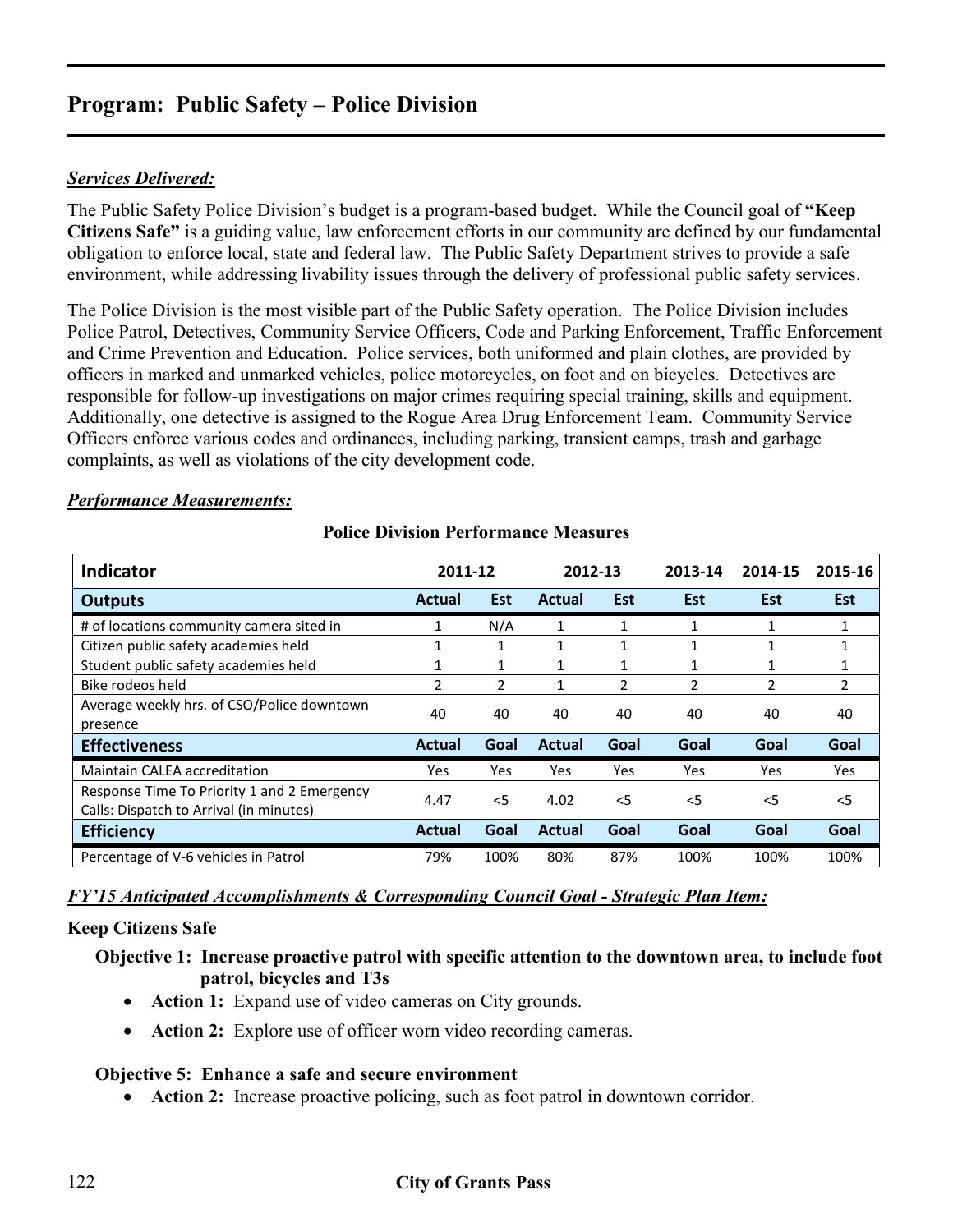### *Budget Highlights:*

During the next two budget cycles, GPDPS (Grants Pass Department of Public Safety) will have the completed PAVE/ audit/ Strategic Plan to follow with regards to planning and needs which should make for an efficient plan to follow and budget appropriately.



## *FY'14 Activity Review:*

- $\checkmark$  GPDPS continued its long-standing relationship with School District #7. The relationship involves multiple components, which include: a contract to partially fund the School Resource Officer (SRO), interaction at all schools with our SRO and Crime Prevention Officer, teaching the Student Public Safety Academy to juniors and seniors and extensive interaction with all district employees regarding dangerous intruders.
- $\checkmark$  Technology improvements including downtown cameras have helped with solving and deterring crime. E-ticketing is now being utilized, saving time on traffic stops and improving efficiency.
- Achieved CALEA reaccreditation for the  $20<sup>th</sup>$  consecutive year proving that GPDPS adheres to the highest professional National law enforcement standards as measured by this audit. This places Grants Pass in the top 5% of all law enforcement agencies with regards to practicing these high professional standards.



**City of Grants Pass** 123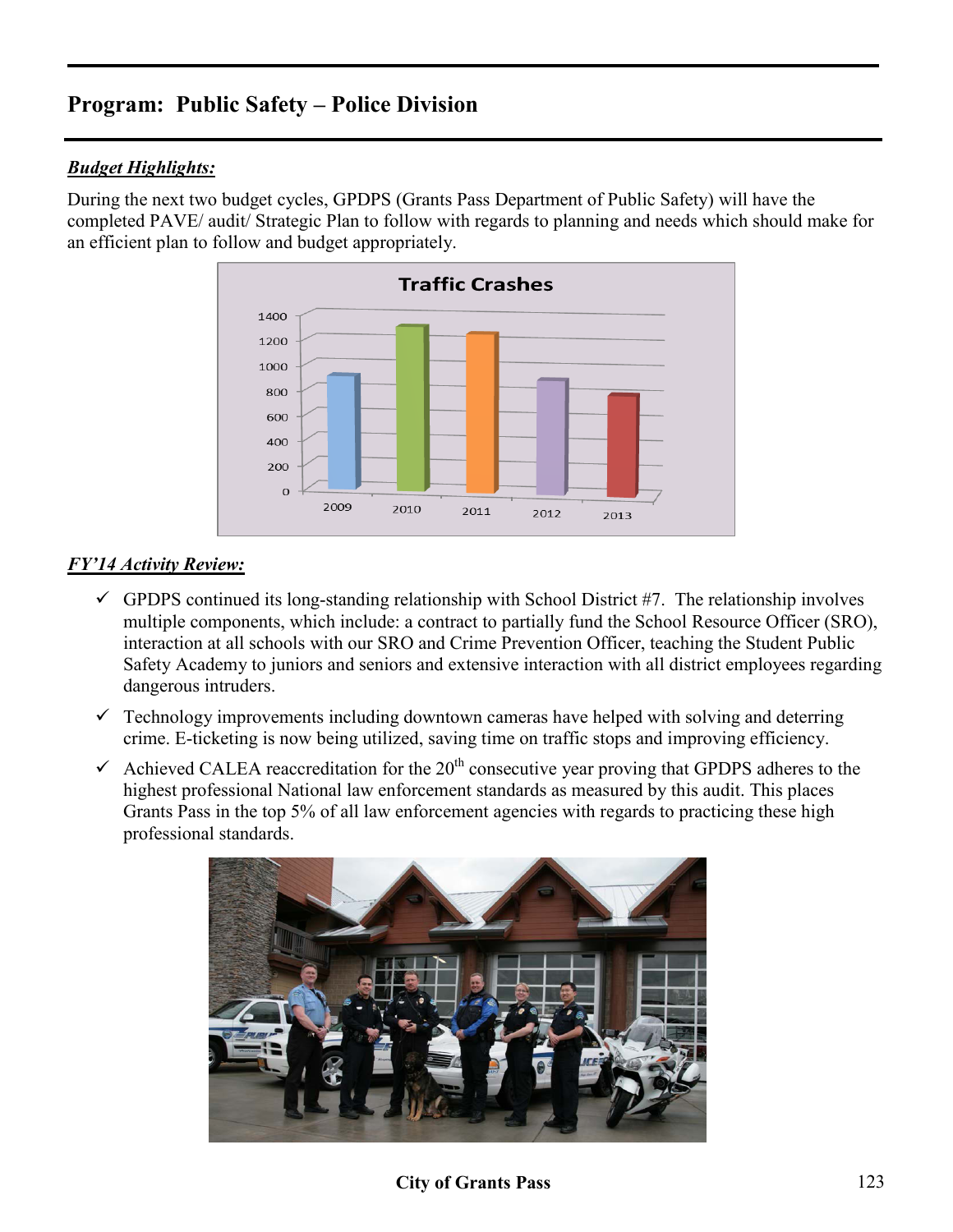|                                                       |                        |                        | r inanciai Summary     |                           |                                                      |                                  |                           |
|-------------------------------------------------------|------------------------|------------------------|------------------------|---------------------------|------------------------------------------------------|----------------------------------|---------------------------|
| Resources                                             | <b>ACTUAL</b><br>FY'12 | <b>ACTUAL</b><br>FY'13 | <b>BUDGET</b><br>FY'14 | <b>RECOMMEND</b><br>FY'15 | <b>MANAGER COMMITTEE</b><br><b>APPROVED</b><br>FY'15 | <b>COUNCIL</b><br>ADOPT<br>FY'15 | <b>PROJECTED</b><br>FY'16 |
|                                                       | \$                     | \$                     | $\mathbb{S}$           | $\mathcal{S}$             | \$                                                   | \$                               | $\mathbb{S}$              |
| <b>Current Resources</b><br><b>Activity Generated</b> |                        |                        |                        |                           |                                                      |                                  |                           |
| <b>Property Taxes</b>                                 |                        | 11,379,676 11,525,975  | 7,611,320              | 7,991,900                 | 7,991,900                                            | 7,991,900                        | 8,090,600                 |
| <b>Federal Grants</b>                                 | 348,601                | 159,043                | 17,200                 | $\mathbf{0}$              | $\boldsymbol{0}$                                     | $\theta$                         | $\theta$                  |
| <b>State Grants</b>                                   | 26,963                 | 8,177                  | 14,500                 | 7,500                     | 7,500                                                | 7,500                            | 7,500                     |
| Local Funding                                         | 119,765                | 126,418                | 70,600                 | 70,600                    | 70,600                                               | 70,600                           | 70,600                    |
| <b>Public Safety Fees</b>                             | 83,000                 | 244,533                | 232,100                | 232,100                   | 232,100                                              | 232,100                          | 232,100                   |
| <b>District Court Fines</b>                           | 238,323                | 207,578                | 195,800                | 195,800                   | 195,800                                              | 195,800                          | 195,800                   |
| Towing Fines                                          | 49,800                 | 44,900                 | 42,600                 | 5,000                     | 5,000                                                | 5,000                            | 5,000                     |
| Other Revenue                                         | 24,381                 | 75,636                 | 184,100                | 143,800                   | 143,800                                              | 143,800                          | 143,800                   |
| Transfer Room Tax Fund                                | 174,491                | 615,198                | 184,713                | 234,800                   | 234,800                                              | 234,800                          | 217,900                   |
|                                                       |                        |                        |                        |                           |                                                      |                                  |                           |
| <b>Total Current Revenues</b>                         |                        | 12,445,000 13,007,458  | 8,552,933              | 8,881,500                 | 8,881,500                                            | 8,881,500                        | 8,963,300                 |
| General Support                                       | (365, 666)             | (368, 515)             | 774,835                | 485,599                   | 485,599                                              | 485,599                          | 637,600                   |
| <b>Total Resources</b>                                |                        | 12,079,334 12,638,943  | 9,327,768              | 9,367,099                 | 9,367,099                                            | 9,367,099                        | 9,600,900                 |

| <b>Financial Summary</b> |
|--------------------------|
|--------------------------|

|                                  |               |               |               |                  | <b>MANAGER COMMITTEE</b> | COUNCIL        |                           |
|----------------------------------|---------------|---------------|---------------|------------------|--------------------------|----------------|---------------------------|
|                                  | <b>ACTUAL</b> | <b>ACTUAL</b> | <b>BUDGET</b> | <b>RECOMMEND</b> | <b>APPROVED</b>          | <b>ADOPTED</b> | <b>PROJECTED</b>          |
| Requirements                     | FY'12         | FY'13         | FY'14         | FY'15            | FY'15                    | FY'15          | FY'16                     |
|                                  | \$            | \$            | \$            | \$               | \$                       | \$             | $\boldsymbol{\mathsf{S}}$ |
|                                  |               |               |               |                  |                          |                |                           |
| <b>Personnel Services</b>        | 9,347,696     | 9,659,205     | 7,240,658     | 7,230,149        | 7,230,149                | 7,230,149      | 7,396,939                 |
| Materials & Supplies             | 252,612       | 320,237       | 180,790       | 181,190          | 181,190                  | 181,190        | 188,415                   |
| <b>Contractual/Prof Services</b> | 1,314,756     | 1,418,851     | 1,032,178     | 1,065,705        | 1,065,705                | 1,065,705      | 1,104,237                 |
| Direct Charges                   | 30,000        | 37,500        | 18,750        | 20,500           | 20,500                   | 20,500         | 20,500                    |
| Capital Outlay                   | 8,317         | 15,037        | 6,000         | 18,000           | 18,000                   | 18,000         | 18,000                    |
| <b>Indirect Charges</b>          | 1,095,053     | 1,145,083     | 849,392       | 851,555          | 851,555                  | 851,555        | 872,809                   |
| <b>Transfers Out</b>             | 30,900        | 43,030        | $^{(1)}$      | $\theta$         | $\theta$                 | 0              | $\theta$                  |
|                                  |               |               |               |                  |                          |                |                           |
| <b>Total Requirements</b>        | 12,079,334    | 12,638,943    | 9,327,768     | 9,367,099        | 9,367,099                | 9,367,099      | 9,600,900                 |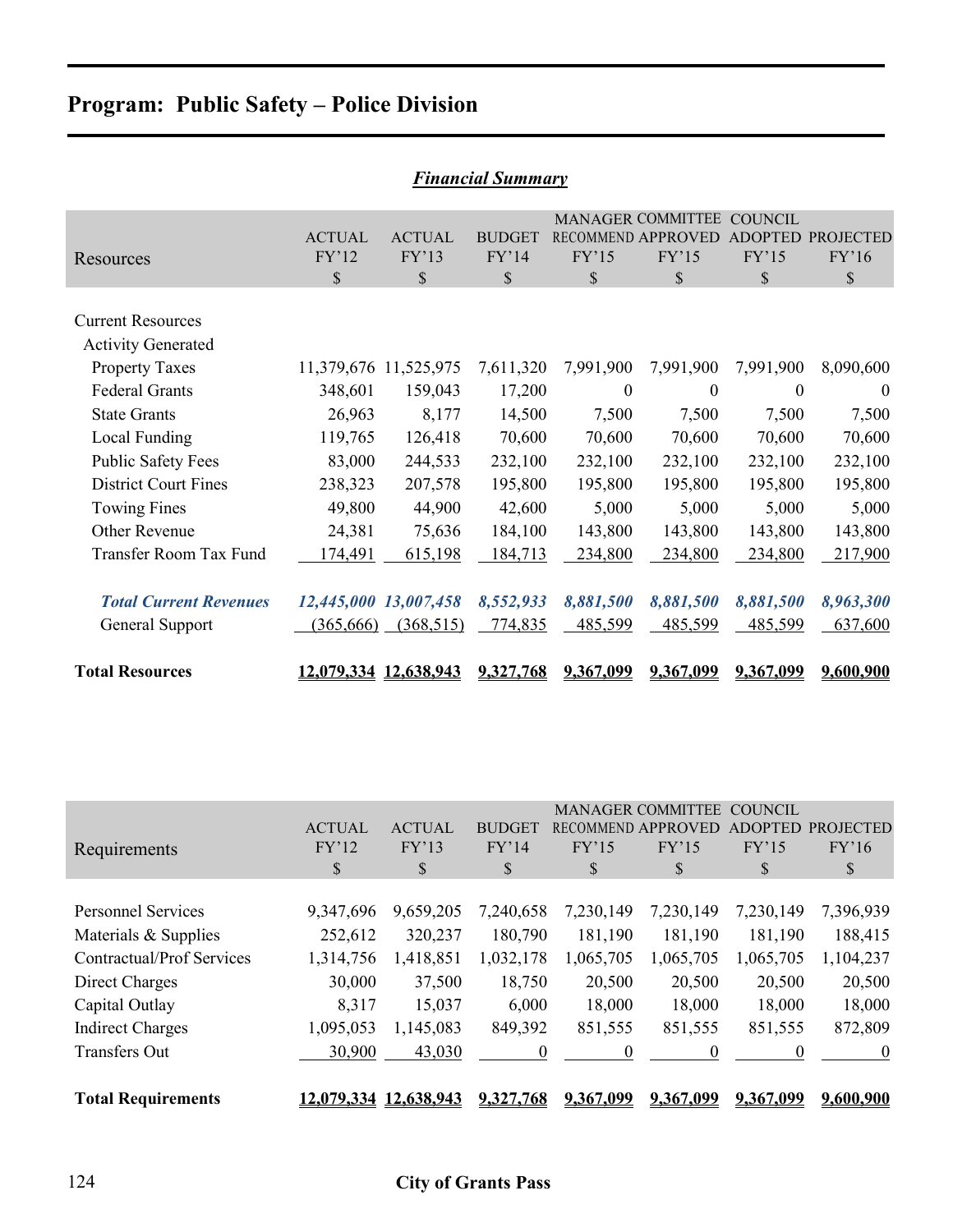|                                                                          | Personnel     |               |                                |              |                                      |              |              |  |  |  |  |  |
|--------------------------------------------------------------------------|---------------|---------------|--------------------------------|--------------|--------------------------------------|--------------|--------------|--|--|--|--|--|
|                                                                          |               |               |                                |              | MANAGER COMMITTEE COUNCIL            |              |              |  |  |  |  |  |
|                                                                          | <b>BUDGET</b> | <b>BUDGET</b> | <b>BUDGET</b>                  |              | RECOMMEND APPROVED ADOPTED PROJECTED |              |              |  |  |  |  |  |
|                                                                          | FY'12         | FY'13         | FY'14                          | FY'15        | FY'15                                | FY'15        | FY'16        |  |  |  |  |  |
|                                                                          | $\#$          | $\#$          | $\#$                           | $\#$         | #                                    | $\#$         | $\#$         |  |  |  |  |  |
| <b>Public Safety Director</b>                                            | 0.00          | 0.00          | 1.00                           | 1.00         | 1.00                                 | 1.00         | 1.00         |  |  |  |  |  |
| Deputy Chief                                                             | 2.00          | 2.00          | 1.00                           | 1.00         | 1.00                                 | 1.00         | 1.00         |  |  |  |  |  |
| Lieutenant                                                               | 1.00          | 1.00          | 2.00                           | 2.00         | 2.00                                 | 2.00         | 2.00         |  |  |  |  |  |
| <b>Public Safety Sergeants</b>                                           | 5.00          | 5.00          | 6.00                           | 6.00         | 6.00                                 | 6.00         | 6.00         |  |  |  |  |  |
| <b>Battalion Chief</b>                                                   | 3.00          | 3.00          | 0.00                           | 0.00         | 0.00                                 | 0.00         | 0.00         |  |  |  |  |  |
| Fire Corporals                                                           | 3.00          | 3.00          | 0.00                           | 0.00         | 0.00                                 | 0.00         | 0.00         |  |  |  |  |  |
| Police Corporals                                                         | 5.00          | 5.00          | 4.00                           | 4.00         | 4.00                                 | 4.00         | 4.00         |  |  |  |  |  |
| Police Officers                                                          | 35.00         | 35.00         | 36.00                          | 36.00        | 36.00                                | 36.00        | 36.00        |  |  |  |  |  |
| Firefighters                                                             | 19.00         | 19.00         | 0.00                           | 0.00         | 0.00                                 | 0.00         | 0.00         |  |  |  |  |  |
| Firewise Coordinator <sup>#</sup>                                        | $1.00^{#}$    | $1.00^{#}$    | 0.00                           | 0.00         | 0.00                                 | 0.00         | 0.00         |  |  |  |  |  |
| Community Service Officer                                                | 5.00          | 5.00          | 5.25                           | 5.25         | 5.25                                 | 5.25         | 5.25         |  |  |  |  |  |
| <b>Investigative Specialist</b>                                          | 1.00          | 1.00          | 1.00                           | 1.00         | 1.00                                 | 1.00         | 1.00         |  |  |  |  |  |
| <b>Property Specialist</b>                                               | 1.00          | 1.00          | 1.00                           | 1.00         | 1.00                                 | 1.00         | 1.00         |  |  |  |  |  |
| PS Executive Assistant (Previously<br>Support Specialist-Administrative) | 0.00          | 0.00          | 1.00                           | 1.00         | 1.00                                 | 1.00         | 1.00         |  |  |  |  |  |
| Subtotal                                                                 | 81.00         | 81.00         | 58.25                          | 58.25        | 58.25                                | 58.25        | 58.25        |  |  |  |  |  |
| <b>Public Safety Director</b>                                            |               |               |                                |              |                                      |              |              |  |  |  |  |  |
| To: Fire Rescue                                                          | 0.00          | 0.00          | (0.30)                         | (0.30)       | (0.30)                               | (0.30)       | (0.30)       |  |  |  |  |  |
| To: Support                                                              | 0.00          | 0.00          | (0.20)                         | (0.20)       | (0.20)                               | (0.20)       | (0.20)       |  |  |  |  |  |
| Deputy Chief                                                             |               |               |                                |              |                                      |              |              |  |  |  |  |  |
| To: Fire Rescue                                                          | 0.00          | 0.00          | (0.10)                         | (0.10)       | (0.10)                               | (0.10)       | (0.10)       |  |  |  |  |  |
| To: Support                                                              | 0.00          | 0.00          | (0.40)                         | (0.40)       | (0.40)                               | (0.40)       | (0.40)       |  |  |  |  |  |
| From: Fire Rescue                                                        | 0.00          | 0.00          | 0.10                           | 0.10         | 0.10                                 | 0.10         | 0.10         |  |  |  |  |  |
| Lieutenant                                                               |               |               |                                |              |                                      |              |              |  |  |  |  |  |
| To: Fire Rescue                                                          | 0.00          | 0.00          | (0.30)                         | (0.30)       | (0.30)                               | (0.30)       | (0.30)       |  |  |  |  |  |
| To: Support                                                              | 0.00          | 0.00          | (0.20)                         | (0.20)       | (0.20)                               | (0.20)       | (0.20)       |  |  |  |  |  |
| PS Executive Assistant (Previously Admin Support Specialist)             |               |               |                                |              |                                      |              |              |  |  |  |  |  |
| To: Fire Rescue                                                          | 0.00          | 0.00          | (0.30)                         | (0.30)       | (0.30)                               | (0.30)       | (0.30)       |  |  |  |  |  |
| To: Support                                                              | 0.00          | 0.00          | (0.30)                         | (0.30)       | (0.30)                               | (0.30)       | (0.30)       |  |  |  |  |  |
| Community Service Officer                                                |               |               |                                |              |                                      |              |              |  |  |  |  |  |
| To: Downtown Dev.                                                        | (0.50)        | (0.50)        | (0.50)                         | (0.50)       | (0.50)                               | (0.50)       | (0.50)       |  |  |  |  |  |
| To: Downtown Dev.                                                        | (0.50)        | (0.50)        | (0.50)                         | (0.50)       | (0.50)                               | (0.50)       | (0.50)       |  |  |  |  |  |
| <b>Subtotal Distributed</b>                                              | (1.00)        | (1.00)        | (3.00)                         | (3.00)       | (3.00)                               | (3.00)       | (3.00)       |  |  |  |  |  |
| <b>Total Positions</b>                                                   | 80.00         | 80.00         | 55.25                          | <u>55.25</u> | 55.25                                | 55.25        | 55.25        |  |  |  |  |  |
| <i>"Temporary (While Grant Lasts)</i>                                    | (1.00)        | (1.00)        | 0.00                           | 0.00         | 0.00                                 | 0.00         | 0.00         |  |  |  |  |  |
| <b>Total Permanent Positions</b>                                         | <u>79.00</u>  | <u>79.00</u>  | 55.25                          | <u>55.25</u> | 55.25                                | <u>55.25</u> | <u>55.25</u> |  |  |  |  |  |
| Temporary/Seasonal Hours                                                 | 1,400         | 1,850         | 1,300                          | 1,300        | 1,300                                | 1,300        | 1,300        |  |  |  |  |  |
|                                                                          |               |               | <b>Capital Outlay/By Item:</b> |              |                                      |              |              |  |  |  |  |  |

| In-Car ICOP video Systems/Radios | 6,000 | 18,000        | 18,000        | 18,000        | 18,000        |
|----------------------------------|-------|---------------|---------------|---------------|---------------|
| <b>Total Capital Outlay</b>      | 6,000 | <u>18,000</u> | <u>18,000</u> | <u>18,000</u> | <u>18,000</u> |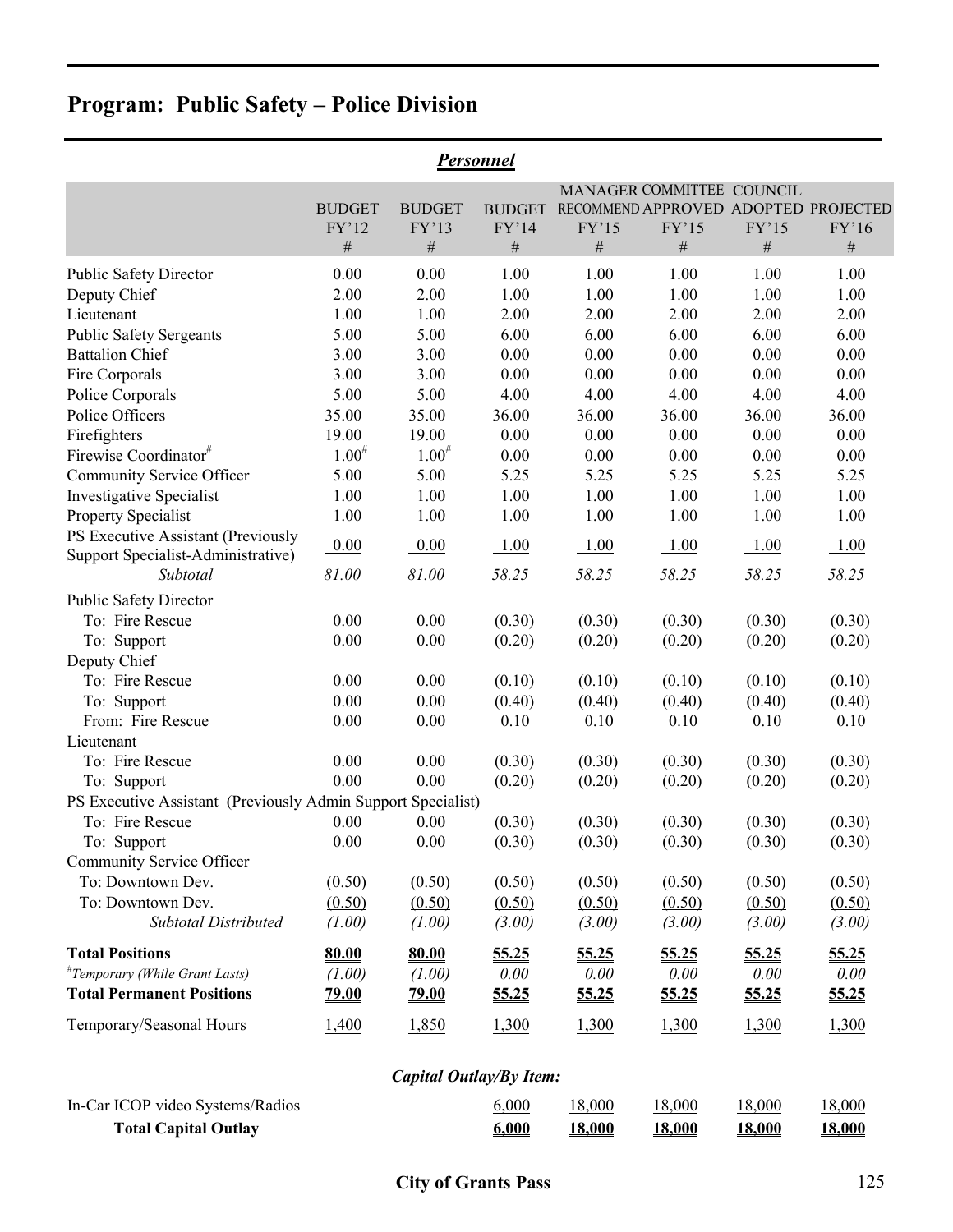## *Services Delivered:*

The Public Safety Support Division's budget is a program-based budget. The Council goal of **"Keep Citizens Safe"** is a guiding value for this division. In addition to providing 911 dispatch and management for the Josephine County 911 Agency, the Public Safety Support Division provides police, fire and ambulance dispatch for the City and eleven outside agencies. The division is also responsible for the records operations staff who oversee processing and management of the City's public safety records, and provide non-emergent call-taking and reception for the Department.

| <b>Support Division Performance Measures</b>                                   |               |            |               |            |         |         |            |  |  |  |
|--------------------------------------------------------------------------------|---------------|------------|---------------|------------|---------|---------|------------|--|--|--|
| <b>Indicator</b>                                                               |               | 2011-12    | 2012-13       |            | 2013-14 | 2014-15 | 2015-16    |  |  |  |
| <b>Outputs</b>                                                                 | <b>Actual</b> | <b>Est</b> | <b>Actual</b> | <b>Est</b> | Est     | Est     | <b>Est</b> |  |  |  |
| Number of Internal Line calls received in<br>$9-1-1$ center                    | 42.561        | 38.740     | 35.500        | 40.430     | 38.400  | 36,490  | 36,400     |  |  |  |
| <b>Effectiveness</b>                                                           | <b>Actual</b> | Goal       | Actual        | Goal       | Goal    | Goal    | Goal       |  |  |  |
| 95% of all 911 calls will be answered<br>within 10 seconds from the first ring | 97.54%        | 90%        | 97.86%        | 90%        | 90%     | 90%     | 90%        |  |  |  |
| <b>Efficiency</b>                                                              | <b>Actual</b> | Goal       | Actual        | Goal       | Goal    | Goal    | Goal       |  |  |  |
| **9-1-1 center calls per FTE                                                   | 7.503         | 7.102      | 7.435         | 7.350      | 7.300   | 7.200   | 7,100      |  |  |  |

#### *Performance Measurements:*

*\*\*Reducing 911 center call per FTE by reducing the number of calls from internal lines*

#### *FY'15 Anticipated Accomplishments & Corresponding Council Goal - Strategic Plan Item:*

#### **Keep Citizens Safe**

**Objective 2: Evaluate Department of Public Safety through PAVE** 

**Provide Cooperative, Shared Leadership Involving Council, Staff and Community** 

**Objective 4: Provide outstanding customer service in all areas of operations** 

#### *Budget Highlights:*

The Dispatch Center will once again prepare for what always promises to be a very active fire season. Work with outside agencies and Josephine County Emergency Services will be critical. The PAVE audit will help us better assess appropriate staffing levels and practices to insure we are delivering the highest levels of service. We have begun to focus on better customer service within our records division and plan to adjust schedules and improve staff training to better serve the public.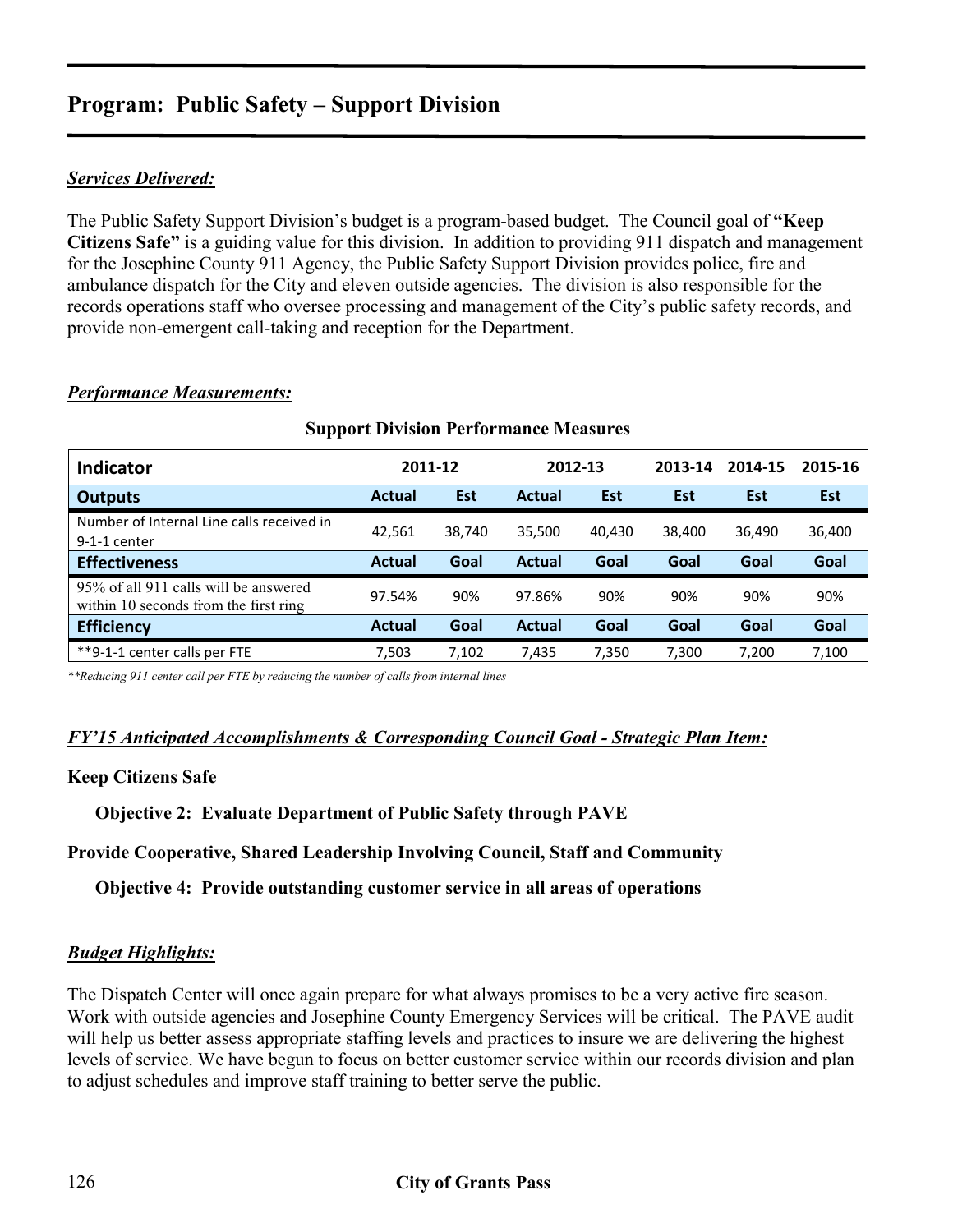



## *FY'14 Activity Review:*

- $\checkmark$  The CAD/RMS system conversion is complete, although ongoing training and upgrades continue which will better educate us as to the capabilities of a new system and all of its capabilities.
- $\checkmark$  Staffing remains a challenge in the dispatch center. We continue to work with Human Resources to assure a viable list of potential candidates, and are currently in the process of hiring a new Dispatch Supervisor.



## **Public Safety Department Employee Distribution**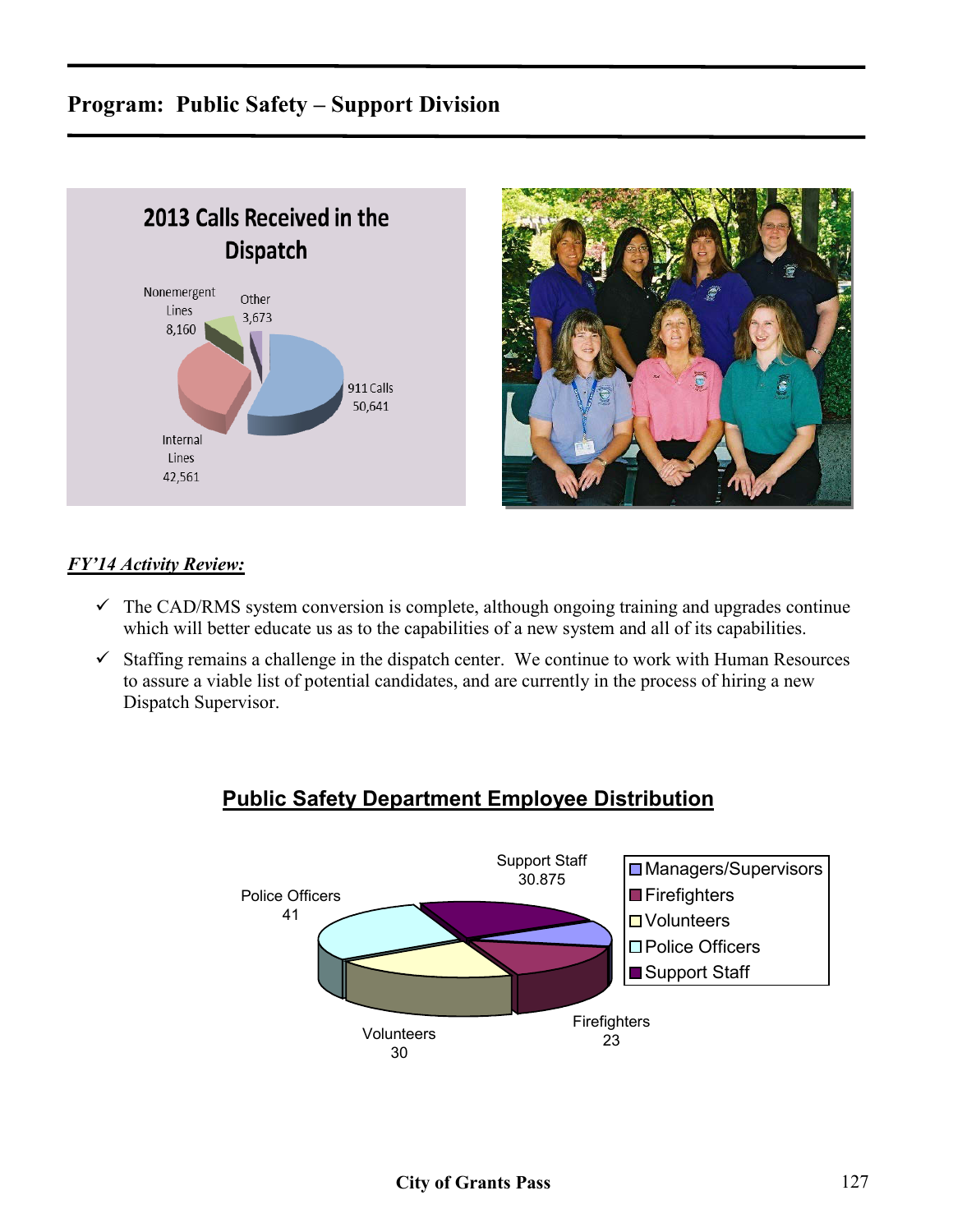| <b>Financial Summary</b>                                                                                                  |                                 |                                 |                                 |                                 |                                                            |                                         |                                 |  |  |
|---------------------------------------------------------------------------------------------------------------------------|---------------------------------|---------------------------------|---------------------------------|---------------------------------|------------------------------------------------------------|-----------------------------------------|---------------------------------|--|--|
| Resources                                                                                                                 | <b>ACTUAL</b><br>FY'12<br>\$    | <b>ACTUAL</b><br>FY'13<br>\$    | <b>BUDGET</b><br>FY'14<br>\$    | RECOMMEND.<br>FY'15<br>\$       | <b>MANAGER COMMITTEE</b><br><b>APPROVED</b><br>FY'15<br>\$ | <b>COUNCIL</b><br>ADOPTF<br>FY'15<br>\$ | PROJECTED<br>FY'16<br>\$        |  |  |
| <b>Current Resources</b><br><b>Activity Generated</b><br><b>Property Taxes</b><br>9-1-1 Dispatch Fees<br>9-1-1 Admin Fees | 3,045,833<br>363,597<br>123,411 | 3,081,319<br>362,958<br>123,192 | 2,462,100<br>372,400<br>126,400 | 2,557,500<br>379,100<br>128,700 | 2,557,500<br>379,100<br>128,700                            | 2,557,500<br>379,100<br>128,700         | 2,651,900<br>386,700<br>131,300 |  |  |
| Other Revenue                                                                                                             | 213                             | 363                             | $\theta$                        | $\theta$                        | 0                                                          | $\Omega$                                | $\theta$                        |  |  |
| <b>Total Current Revenues</b><br>General Support                                                                          | 3,533,054<br>(41, 568)          | 3,567,832<br>58,277             | 2,960,900<br>74,971             | 3,065,300<br>(65, 183)          | 3,065,300<br>(65, 183)                                     | 3,065,300<br>(65, 183)                  | 3,169,900<br>(16,752)           |  |  |
| <b>Total Resources</b>                                                                                                    | 3,491,486                       | 3,626,109                       | 3,035,871                       | 3.000.117                       | 3.000.117                                                  | 3.000.117                               | 3.153,148                       |  |  |

|                                  |               |               |               |           | MANAGER COMMITTEE COUNCIL |                |                  |
|----------------------------------|---------------|---------------|---------------|-----------|---------------------------|----------------|------------------|
|                                  | <b>ACTUAL</b> | <b>ACTUAL</b> | <b>BUDGET</b> |           | <b>RECOMMEND APPROVED</b> | <b>ADOPTED</b> | <b>PROJECTED</b> |
| Requirements                     | FY'12         | FY'13         | FY'14         | FY'15     | FY'15                     | FY'15          | FY'16            |
|                                  | \$            | \$            | S             | \$        | \$                        | \$             | \$               |
|                                  |               |               |               |           |                           |                |                  |
| <b>Personnel Services</b>        | 2,962,772     | 3,074,249     | 2,557,966     | 2,518,618 | 2,518,618                 | 2,518,618      | 2,639,444        |
| Materials & Supplies             | 44,443        | 24,991        | 21,850        | 24,500    | 24,500                    | 24,500         | 32,300           |
| <b>Contractual/Prof Services</b> | 166,863       | 197,223       | 180,066       | 184,261   | 184,261                   | 184,261        | 194,906          |
| <b>Indirect Charges</b>          | 317,408       | 329,646       | 275,989       | 272,738   | 272,738                   | 272,738        | 286,498          |
|                                  |               |               |               |           |                           |                |                  |
| <b>Total Requirements</b>        | 3,491,486     | 3,626,109     | 3,035,871     | 3,000,117 | 3,000,117                 | 3,000,117      | 3,153,148        |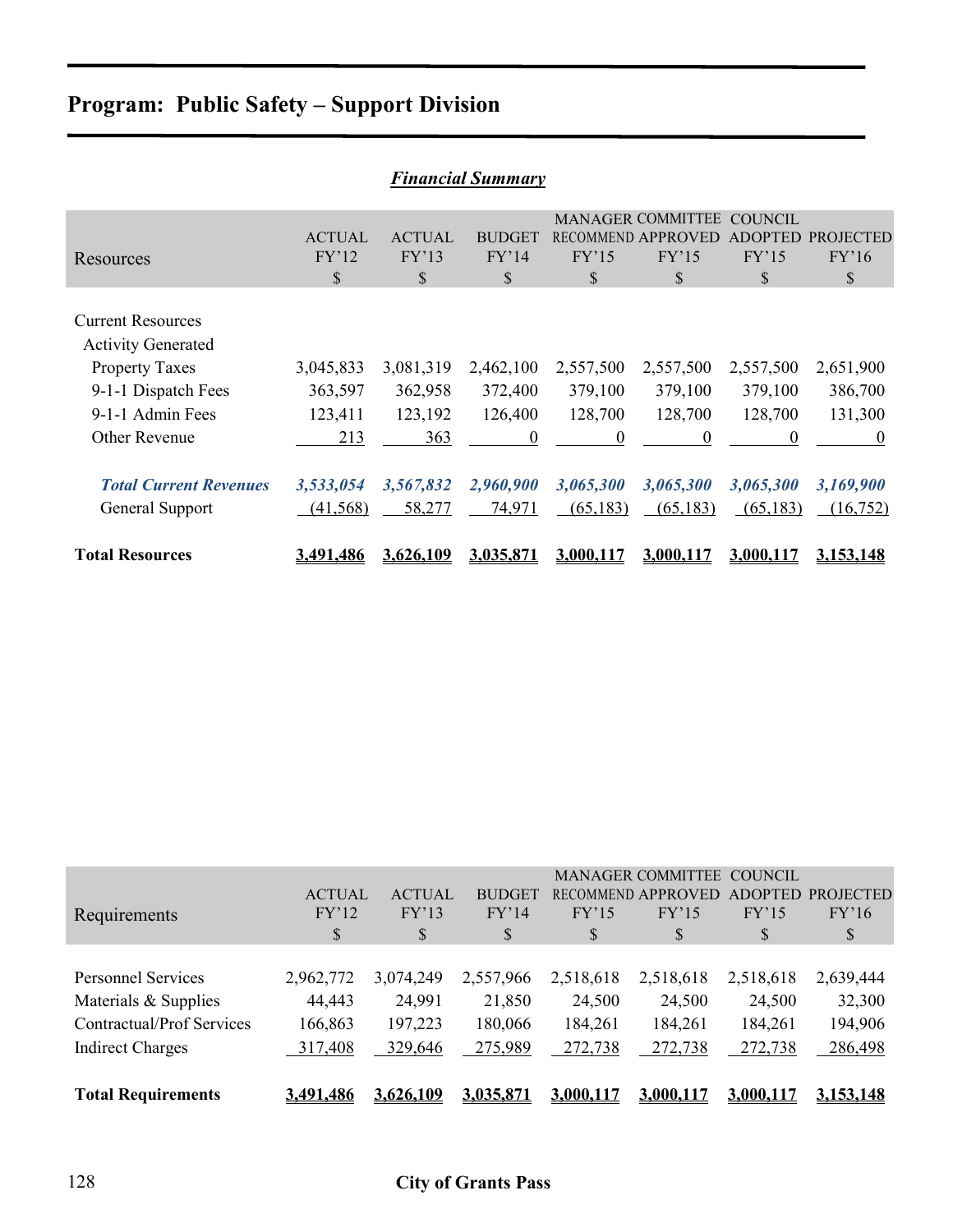| Personnel |  |  |  |  |
|-----------|--|--|--|--|
|           |  |  |  |  |

|                                                              |                        |                        |                        |        | MANAGER COMMITTEE COUNCIL                     |        |        |
|--------------------------------------------------------------|------------------------|------------------------|------------------------|--------|-----------------------------------------------|--------|--------|
|                                                              | <b>BUDGET</b><br>FY'12 | <b>BUDGET</b><br>FY'13 | <b>BUDGET</b><br>FY'14 | FY'15  | RECOMMEND APPROVED ADOPTED PROJECTED<br>FY'15 | FY'15  | FY'16  |
|                                                              | $\#$                   | $\#$                   | $\#$                   | $\#$   | $\#$                                          | $\#$   | $\#$   |
| <b>Public Safety Director</b>                                | 1.000                  | 1.000                  | 0.000                  | 0.000  | 0.000                                         | 0.000  | 0.000  |
| Deputy Chief                                                 | 1.000                  | 1.000                  | 0.000                  | 0.000  | 0.000                                         | 0.000  | 0.000  |
| Fire Marshall                                                | 1.000                  | 1.000                  | 0.000                  | 0.000  | 0.000                                         | 0.000  | 0.000  |
| Fire Prevention Specialist II                                | 1.000                  | 1.000                  | 0.000                  | 0.000  | 0.000                                         | 0.000  | 0.000  |
| Police Officer                                               | 1.000                  | 1.000                  | 0.000                  | 0.000  | 0.000                                         | 0.000  | 0.000  |
| Fire Inspector                                               | 1.000                  | 1.000                  | 0.000                  | 0.000  | 0.000                                         | 0.000  | 0.000  |
| Support Specialist-Administrative                            | 1.000                  | 1.000                  | 0.000                  | 0.000  | 0.000                                         | 0.000  | 0.000  |
| Dispatcher                                                   | 10.000                 | 11.000                 | 11.000                 | 11.000 | 11.000                                        | 11.000 | 11.000 |
| Lead Dispatcher                                              | 4.000                  | 4.000                  | 4.000                  | 4.000  | 4.000                                         | 4.000  | 4.000  |
| Civilian PS Supervisor                                       | 2.000                  | 2.000                  | 2.000                  | 2.000  | 2.000                                         | 2.000  | 2.000  |
| Prevention Program Office Asst.                              | 1.000                  | 1.000                  | 0.000                  | 0.000  | 0.000                                         | 0.000  | 0.000  |
| Public Safety Clerk Aide                                     | 0.875                  | 0.875                  | 0.500                  | 0.500  | 0.500                                         | 0.500  | 0.500  |
| Public Safety Clerk                                          | 6.000                  | 6.000                  | 6.000                  | 6.000  | 6.000                                         | 6.000  | 6.000  |
| Subtotal                                                     | 30.875                 | 31.875                 | 23.500                 | 23.500 | 23.500                                        | 23.500 | 23.500 |
| <b>Public Safety Director</b>                                |                        |                        |                        |        |                                               |        |        |
| From: Police                                                 | 0.000                  | 0.000                  | 0.200                  | 0.200  | 0.200                                         | 0.200  | 0.200  |
| Deputy Chief                                                 |                        |                        |                        |        |                                               |        |        |
| From: Police                                                 | 0.000                  | 0.000                  | 0.400                  | 0.400  | 0.400                                         | 0.400  | 0.400  |
| From: Fire Rescue                                            | 0.000                  | 0.000                  | 0.100                  | 0.100  | 0.100                                         | 0.100  | 0.100  |
| Lieutenant                                                   |                        |                        |                        |        |                                               |        |        |
| From: Police                                                 | 0.000                  | 0.000                  | 0.200                  | 0.200  | 0.200                                         | 0.200  | 0.200  |
| PS Executive Assistant (Previously Admin Support Specialist) |                        |                        |                        |        |                                               |        |        |
| From: Police                                                 | 0.000                  | 0.000                  | 0.300                  | 0.300  | 0.300                                         | 0.300  | 0.300  |
| <b>Subtotal Distributed</b>                                  | 0.000                  | 0.000                  | 1.200                  | 1.200  | 1.200                                         | 1.200  | 1.200  |
| <b>Total Positions</b>                                       | 30.875                 | 31.875                 | 24.700                 | 24.700 | 24.700                                        | 24.700 | 24.700 |
| Temporary/Seasonal Hours                                     | 2,600                  | 2,300                  | 2,900                  | 2,900  | 2,900                                         | 2,900  | 2,900  |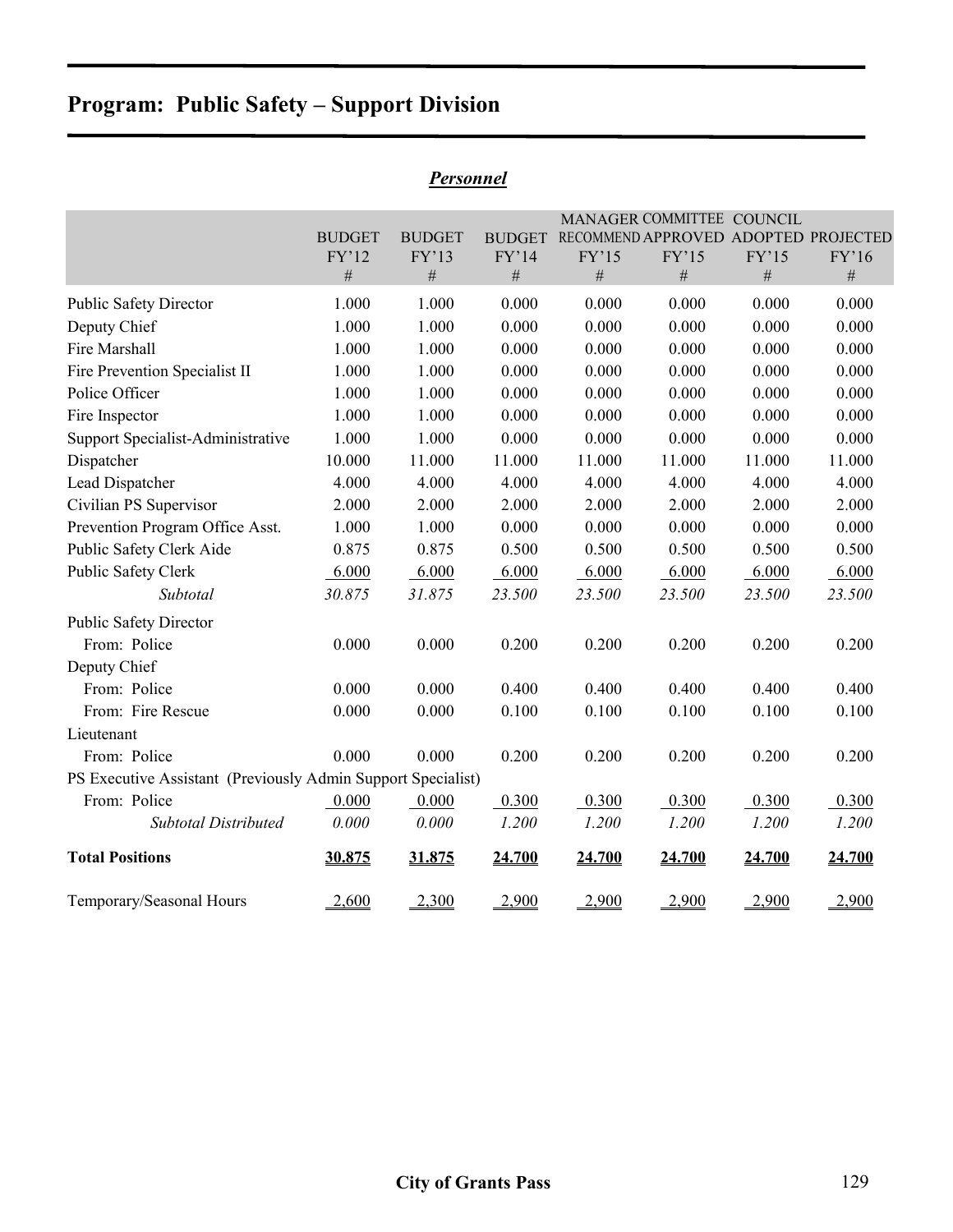### *Services Delivered:*

The Public Safety Fire Rescue Division's budget is a program-based budget. The programs are based on the Council goal **"Keep Citizens Safe,"** as well as statutory obligations related to enforcement of various codes and ordinances.

Fire Rescue responds from three strategically located Public Safety Stations to a wide variety of incidents including all fires, rescues, accidents, serious medical emergencies, hazardous materials incidents and public calls for assistance. In addition, firefighters provide education to thousands annually. This division also encompasses fire prevention, and fire code enforcement.

#### *Performance Measurements:*

| <b>Indicator</b>                                                                                | 2011-12       |            | 2012-13       |            | 2013-14    | 2014-15    | 2015-16 |
|-------------------------------------------------------------------------------------------------|---------------|------------|---------------|------------|------------|------------|---------|
| <b>Outputs</b>                                                                                  | <b>Actual</b> | <b>Est</b> | <b>Actual</b> | <b>Est</b> | <b>Est</b> | <b>Est</b> | Est     |
| Number of fire inspections                                                                      | 505           | 530        | 550           | 530        | 530        | 530        | 530     |
| <b>Effectiveness</b>                                                                            | <b>Actual</b> | Goal       | <b>Actual</b> | Goal       | Goal       | Goal       | Goal    |
| Response Time To Emergency Calls:<br>Dispatch to Arrival (Industry standard<br>under 5 minutes) | 3.77          | $<$ 5      | 3.55          | $<$ 5      | $<$ 5      | $<$ 5      | $<$ 5   |
| <b>Efficiency</b>                                                                               | <b>Actual</b> | Goal       | <b>Actual</b> | Goal       | Goal       | Goal       | Goal    |
| Ratio of Student Firefighters to<br>Firefighters                                                | 1:2           | 1:2        | 1:2           | 1:2        | 1:2        | 1:2        | 1:2     |

#### **Fire Rescue Division Performance Measures**

#### *FY'15 Anticipated Accomplishments & Corresponding Council Goal - Strategic Plan Item:*

#### **Keep Citizens Safe**

#### **Objective 2: Evaluate Department of Public Safety through PAVE**

#### **Objective 5: Enhance a safe and secure environment**

• **Action 5:** Seek more grant funding for Firewise Program.

#### *Budget Highlights:*

The PAVE/ audit/ Strategic Plan will help us evaluate the services provided. This will include evaluating responding to medical calls which we believe is necessary based upon the services that are limited in our community. We continue to utilize our pool of Student Firefighters to assist with day-to-day operations. The student firefighters help supplement a staff of professional firefighters who work hard to involve in a variety of activities intended to provide for a safer community. Shift firefighters are heavily involved in fire inspection and education to assist our small staff of fire prevention employees. Additionally, we continue to expand and improve upon the Firewise program.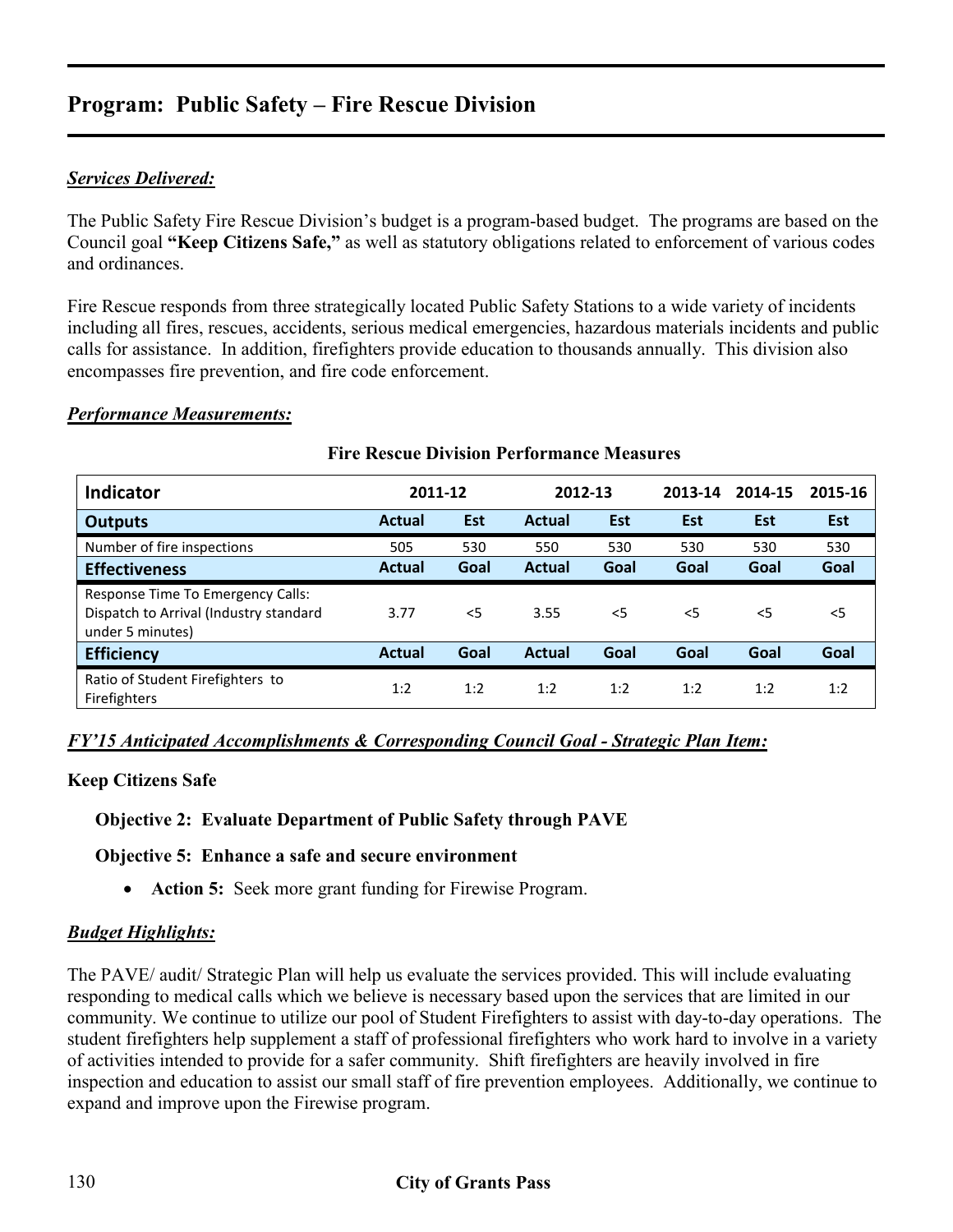

## *FY'14 Activity Review:*

- $\checkmark$  We continue to see emergency response times well under the five minute limit to fire incidents. This is directly related to our successful project that placed stations in strategic locations in our community.
- $\checkmark$  Fire/Rescue coordinated the implementation of the Grants Pass Alert Network, which is used by all of Public Safety to provided messages to community members via web, email and text.
- $\checkmark$  The Firewise Program was successful in its continued efforts of public education and safe fire mitigation by helping homeowners remove vegetation or educate them as to the need to reduce fire dangers especially with regard to wildland interface areas.



**City of Grants Pass** 131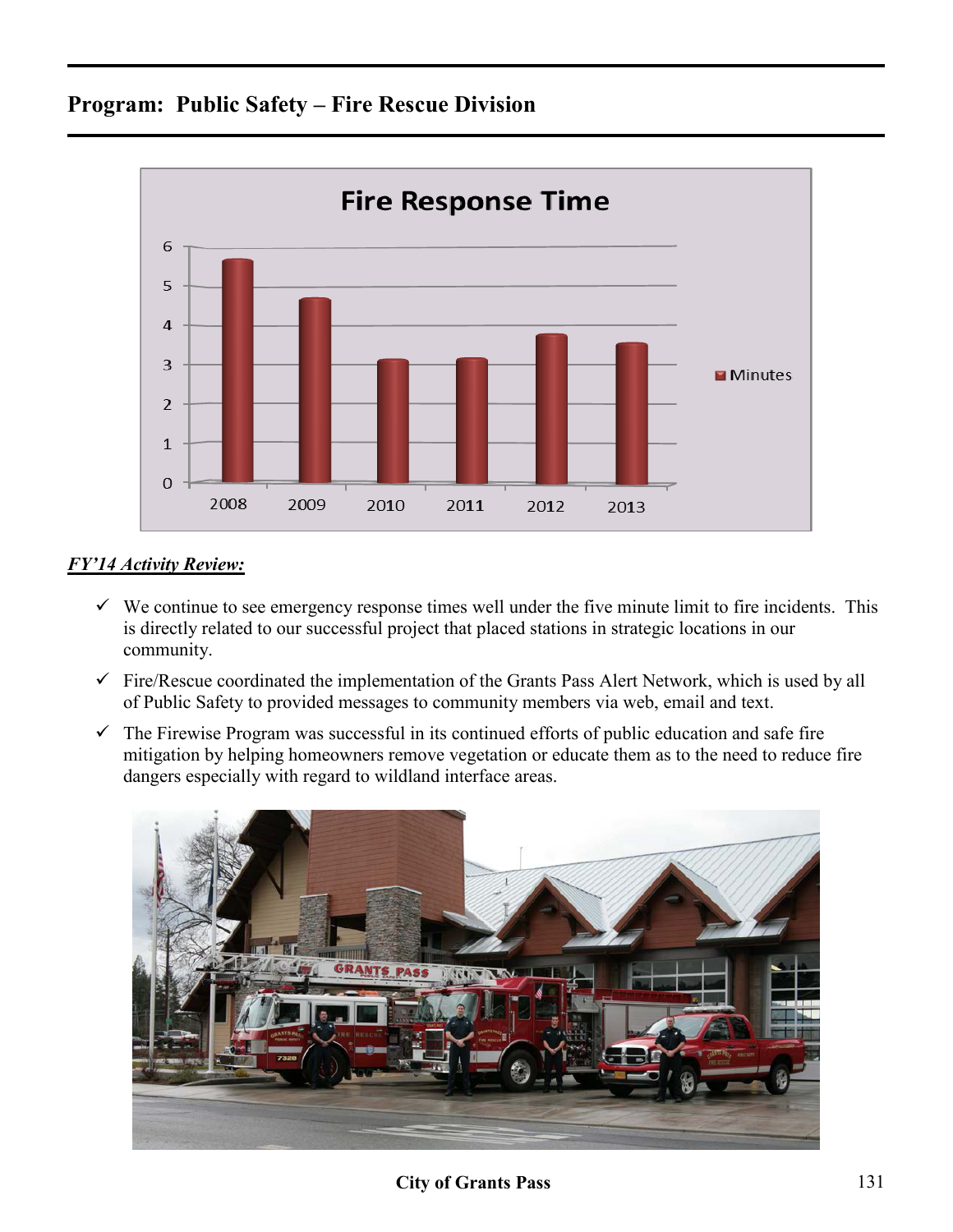| <b>Financial Summary</b>                              |                              |                              |                              |            |                                                               |                                                |                                |  |  |
|-------------------------------------------------------|------------------------------|------------------------------|------------------------------|------------|---------------------------------------------------------------|------------------------------------------------|--------------------------------|--|--|
| Resources                                             | <b>ACTUAL</b><br>FY'12<br>\$ | <b>ACTUAL</b><br>FY'13<br>\$ | <b>BUDGET</b><br>FY'14<br>\$ | FY'15<br>S | <b>MANAGER COMMITTEE</b><br>RECOMMEND APPROVED<br>FY'15<br>\$ | <b>COUNCIL</b><br><b>ADOPTED</b><br>FY'15<br>S | <b>PROJECTED</b><br>FY'16<br>S |  |  |
| <b>Current Resources</b><br><b>Activity Generated</b> |                              |                              |                              |            |                                                               |                                                |                                |  |  |
| <b>Property Taxes</b>                                 | $\boldsymbol{0}$             | $\overline{0}$               | 4,369,500                    | 4,887,500  | 4,887,500                                                     | 4,887,500                                      | 4,980,500                      |  |  |
| Intergovernmental Revenue                             | $\theta$                     | $\theta$                     | 20,400                       | 86,404     | 86,404                                                        | 86,404                                         | $\theta$                       |  |  |
| <b>Other Revenue</b>                                  | $\overline{0}$               | $\theta$                     | 500                          | 500        | 500                                                           | 500                                            | 500                            |  |  |
| <b>Public Safety Fees</b>                             | $\Omega$                     | $\theta$                     | 1,900                        | 1,900      | 1,900                                                         | 1,900                                          | 1,900                          |  |  |
| <b>Total Current Revenues</b>                         | $\boldsymbol{\theta}$        | $\theta$                     | 4,392,300                    | 4,976,304  | 4,976,304                                                     | 4,976,304                                      | 4,982,900                      |  |  |
| General Support                                       | 0                            | $\theta$                     | 1,198,623                    | 688,299    | 688,299                                                       | 688,299                                        | 864,097                        |  |  |
| <b>Total Resources</b>                                |                              |                              | 5,590,923                    | 5,664,603  | 5.664.603                                                     | 5,664,603                                      | 5,846,997                      |  |  |

| Requirements                     | <b>ACTUAL</b><br>FY'12<br>S | <b>ACTUAL</b><br>FY'13<br>\$ | <b>BUDGET</b><br>FY'14<br>\$ | FY'15<br><sup>S</sup> | <b>MANAGER COMMITTEE</b><br>RECOMMEND APPROVED<br>FY'15<br>\$ | COUNCIL<br>ADOPTED<br>FY'15<br>S | <b>PROJECTED</b><br>FY'16<br>S |
|----------------------------------|-----------------------------|------------------------------|------------------------------|-----------------------|---------------------------------------------------------------|----------------------------------|--------------------------------|
| <b>Personnel Services</b>        | $\theta$                    |                              |                              | 4,193,101             |                                                               |                                  |                                |
|                                  |                             | $\boldsymbol{0}$             | 4,174,363                    |                       | 4,193,101                                                     | 4,193,101                        | 4,320,519                      |
| Materials & Supplies             | 0                           | $\boldsymbol{0}$             | 169,690                      | 198,196               | 198,196                                                       | 198,196                          | 205,221                        |
| <b>Contractual/Prof Services</b> | 0                           | $\boldsymbol{0}$             | 719,854                      | 709,592               | 709,592                                                       | 709,592                          | 740,962                        |
| Direct Charges                   | $\boldsymbol{0}$            | $\boldsymbol{0}$             | 18,750                       | 18,750                | 18,750                                                        | 18,750                           | 18,750                         |
| Capital Outlay                   | $\boldsymbol{0}$            | $\mathbf{0}$                 | $\theta$                     | 30,000                | 30,000                                                        | 30,000                           | 30,000                         |
| <b>Indirect Charges</b>          | 0                           | 0                            | 508,266                      | 514,964               | 514,964                                                       | 514,964                          | 531,545                        |
|                                  |                             |                              |                              |                       |                                                               |                                  |                                |
| <b>Total Requirements</b>        |                             |                              | 5,590,923                    | 5,664,603             | 5,664,603                                                     | 5,664,603                        | 5,846,997                      |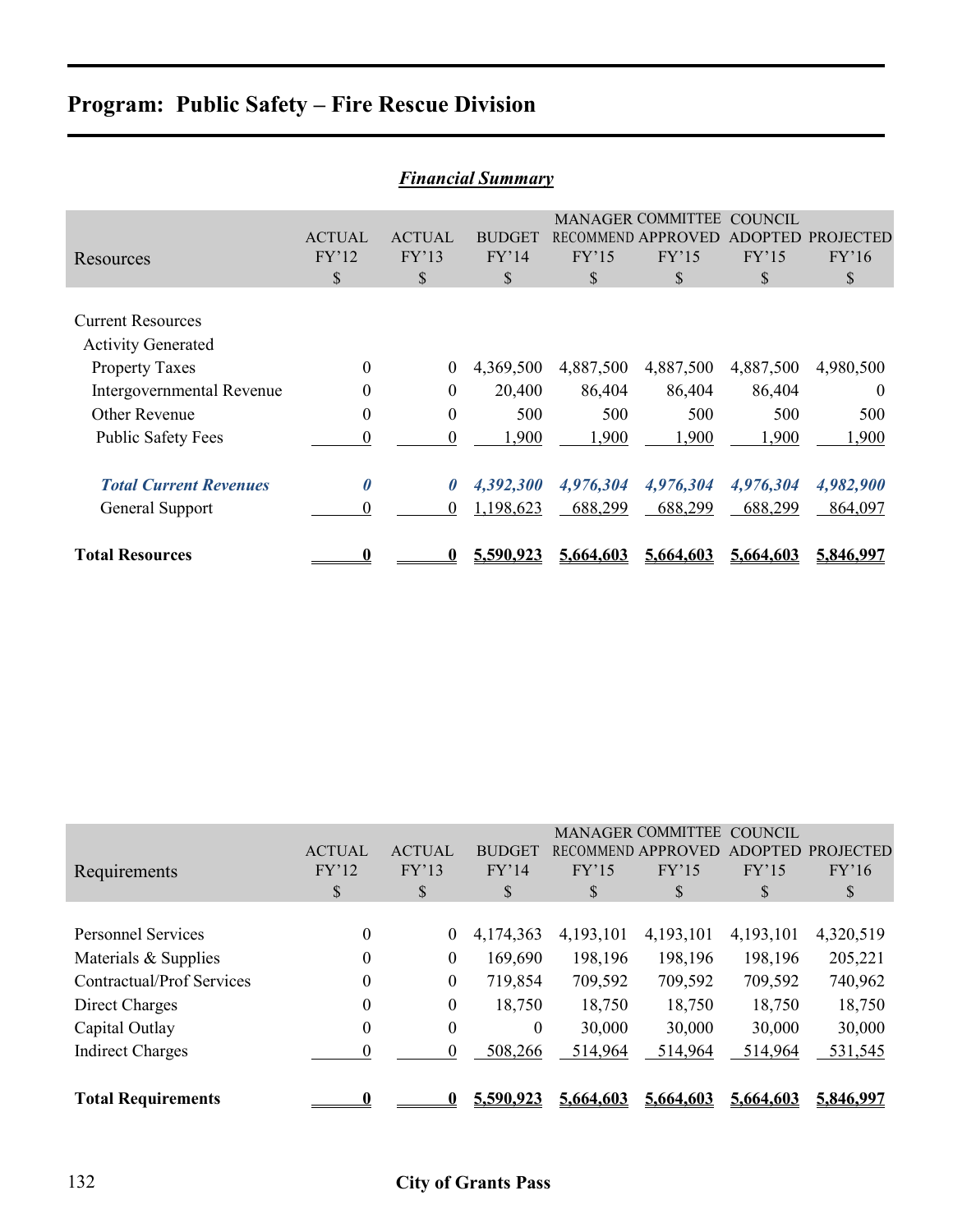|                                                                                                                                                                                                                                                        | <b>BUDGET</b><br>FY'12<br>$\#$                                               | <b>BUDGET</b><br>FY'13<br>$\#$                                               | <b>BUDGET</b><br>FY'14<br>#                                                     | FY'15<br>$\#$                                                                   | MANAGER COMMITTEE COUNCIL<br>RECOMMEND APPROVED ADOPTED PROJECTED<br>FY'15<br>$\#$ | FY'15<br>$\#$                                                                   | FY'16<br>#                                                                      |
|--------------------------------------------------------------------------------------------------------------------------------------------------------------------------------------------------------------------------------------------------------|------------------------------------------------------------------------------|------------------------------------------------------------------------------|---------------------------------------------------------------------------------|---------------------------------------------------------------------------------|------------------------------------------------------------------------------------|---------------------------------------------------------------------------------|---------------------------------------------------------------------------------|
| Deputy Chief<br>Fire Marshall<br>Fire Inspector<br><b>Battalion Chief</b><br>Fire Corporals<br>Firefighters<br><b>Fire Prevention Specialist II</b><br>Prevention Program Office Asst.<br>Firewise Coordinator#<br>Subtotal                            | 0.00<br>0.00<br>0.00<br>0.00<br>0.00<br>0.00<br>0.00<br>0.00<br>0.00<br>0.00 | 0.00<br>0.00<br>0.00<br>0.00<br>0.00<br>0.00<br>0.00<br>0.00<br>0.00<br>0.00 | 1.00<br>1.00<br>1.00<br>3.00<br>3.00<br>19.00<br>1.00<br>1.00<br>1.00#<br>31.00 | 1.00<br>1.00<br>1.00<br>3.00<br>3.00<br>19.00<br>1.00<br>1.00<br>1.00#<br>31.00 | 1.00<br>1.00<br>1.00<br>3.00<br>3.00<br>19.00<br>1.00<br>1.00<br>1.00#<br>31.00    | 1.00<br>1.00<br>1.00<br>3.00<br>3.00<br>19.00<br>1.00<br>1.00<br>1.00#<br>31.00 | 1.00<br>1.00<br>1.00<br>3.00<br>3.00<br>19.00<br>1.00<br>1.00<br>1.00#<br>31.00 |
| <b>Public Safety Director</b><br>From: Police<br>Deputy Chief<br>From: Police<br>To: Police<br>To: Support<br>Lieutenant<br>From: Police<br>PS Executive Assistant (Previously Admin Support Specialist<br>From: Police<br><b>Subtotal Distributed</b> | 0.00<br>0.00<br>$0.00\,$<br>0.00<br>0.00<br>0.00<br>0.00                     | 0.00<br>0.00<br>0.00<br>0.00<br>0.00<br>0.00<br>0.00                         | 0.30<br>0.10<br>(0.10)<br>(0.10)<br>0.30<br>0.30<br>0.80                        | 0.30<br>0.10<br>(0.10)<br>(0.10)<br>0.30<br>0.30<br>0.80                        | 0.30<br>0.10<br>(0.10)<br>(0.10)<br>0.30<br>0.30<br>0.80                           | 0.30<br>0.10<br>(0.10)<br>(0.10)<br>0.30<br>0.30<br>0.80                        | 0.30<br>0.10<br>(0.10)<br>(0.10)<br>0.30<br>0.30<br>0.80                        |
| <b>Total Positions</b><br>#Temporary (While Grant Lasts)<br><b>Total Permanent Positions</b>                                                                                                                                                           | 0.00<br>0.00<br>0.00                                                         | 0.00<br>0.00<br>0.00                                                         | 31.80<br>$(1.00)$ #<br>30.80                                                    | 31.80<br>$(1.00)$ #<br>30.80                                                    | 31.80<br>$(1.00)$ #<br>30.80                                                       | 31.80<br>$(1.00)$ #<br>30.80                                                    | 31.80<br>$(1.00)$ #<br>30.80                                                    |
| Temporary/Seasonal Hours                                                                                                                                                                                                                               | 0.00                                                                         | 0.00                                                                         | 100                                                                             | 100                                                                             | 100                                                                                | 100                                                                             | 100                                                                             |

#### *Personnel*

## *Capital Outlay/By Item:*

| Interior Upgrades           |               | 20.000 | 20,000 | 20,000 | 20,000        |
|-----------------------------|---------------|--------|--------|--------|---------------|
| Thermal Imager              |               | 10,000 | 10,000 | 10,000 | 10,000        |
| <b>Total Capital Outlay</b> | $\frac{0}{2}$ | 30,000 | 30,000 | 30,000 | <u>30,000</u> |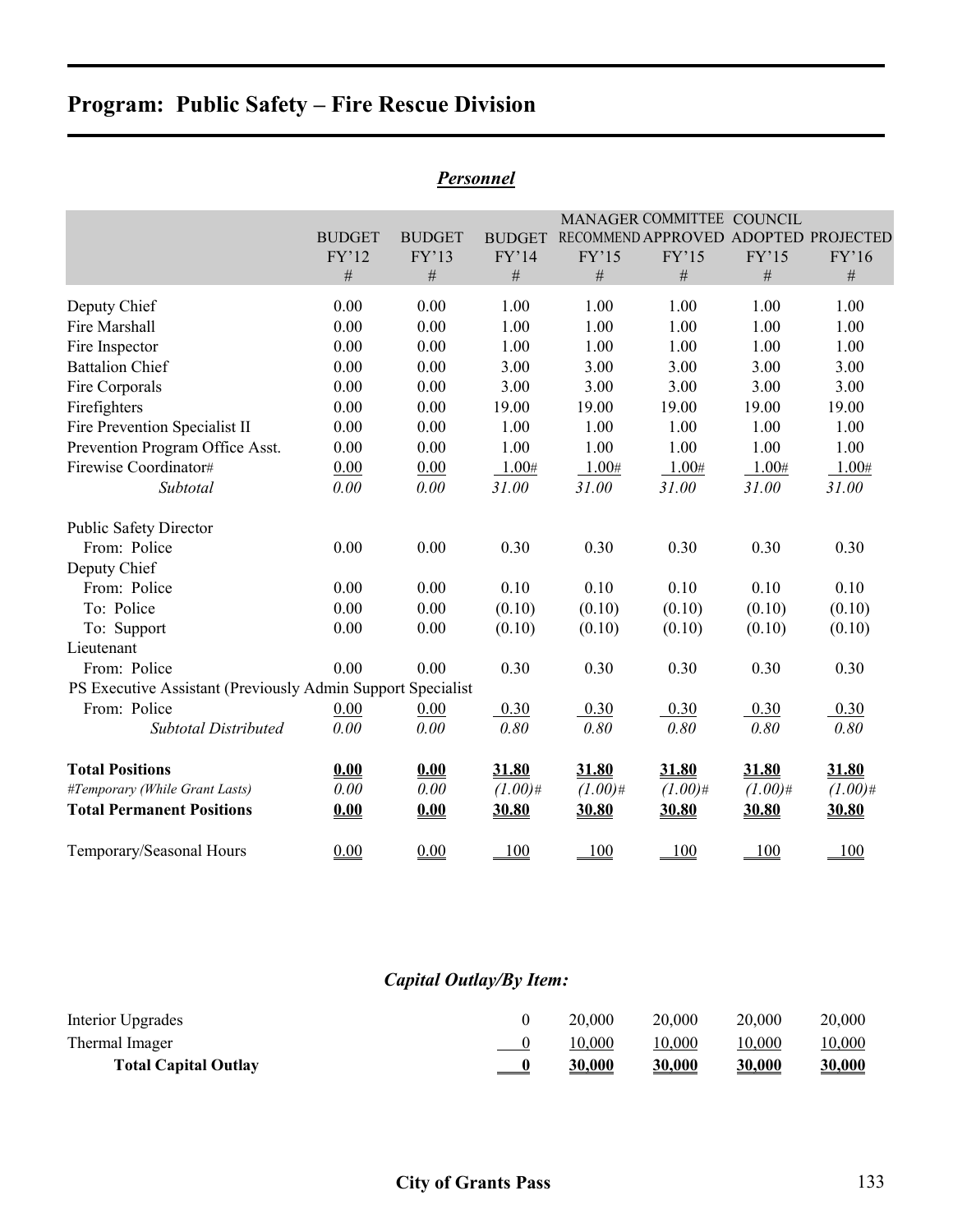# **Program: Public Safety – Crisis Support Services**

### *Services Delivered:*

The Crisis Support program is a direct contract for service with Women's Crisis Support Team, to assist victims of domestic and sexual crimes. The Women's Crisis Support Team responds directly to calls for service from the community, as well as responding with Public Safety Officers when they need assistance in the field. The Women's Crisis Support Team is a resource which eliminates the need to have Public Safety personnel directly assigned to support victims in cases of this type.

### *FY'15 Anticipated Accomplishments & Corresponding Council Goal - Strategic Plan Item:*

### **Keep Citizens Safe**

**Provide Cooperative, Shared Leadership Involving Council, Staff and Community** 



## *Budget Highlights:*

Funding continues to rise based upon an annual contract.

## *FY'14 Activity Review:*

The department consistently utilized the Crisis Support Team to aid with victims of domestic violence and sexual assault, as well as receiving training in the area of domestic violence.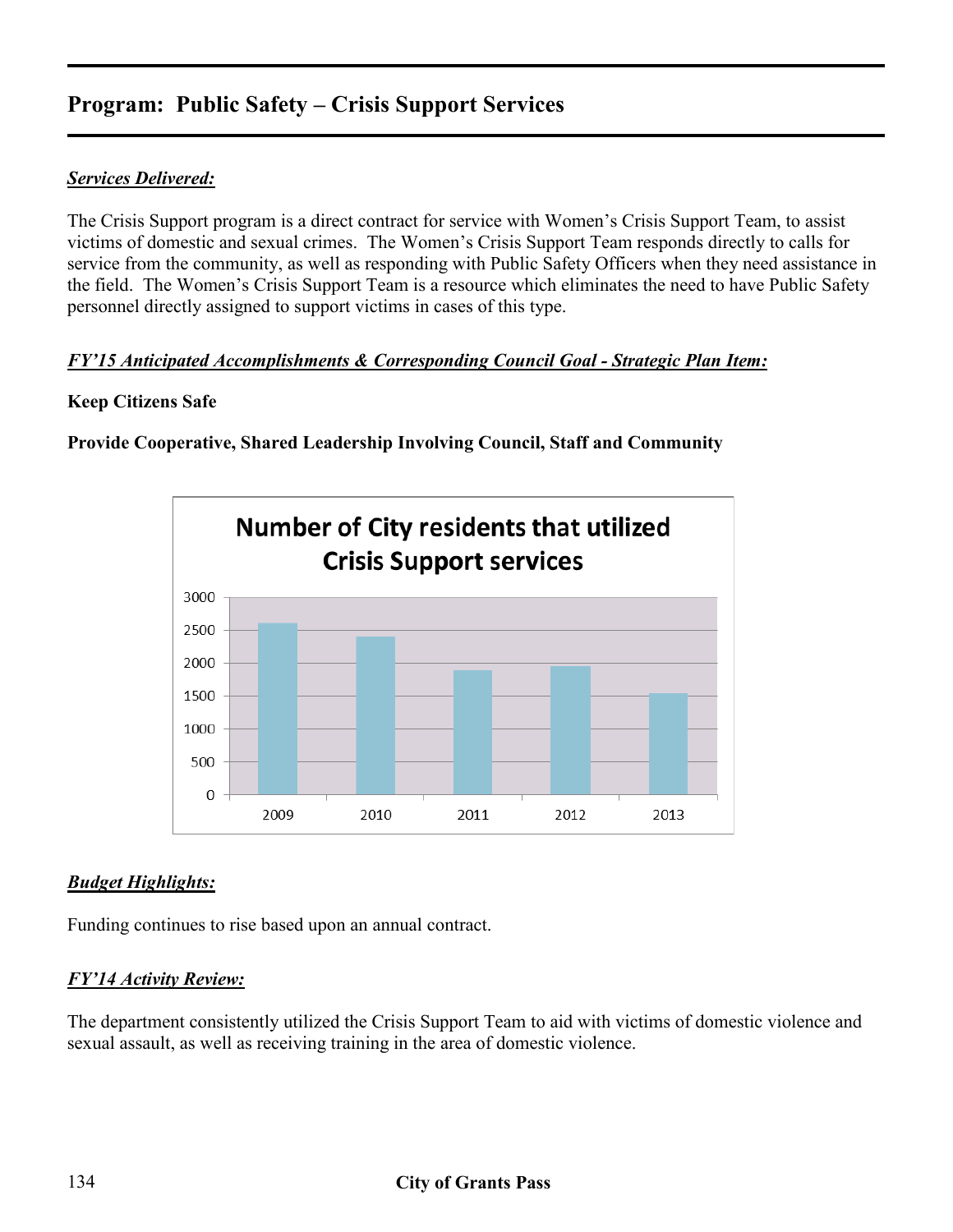# **Program: Public Safety – Crisis Support Services**

| <b>Financial Summary</b>                                                       |                              |                              |                              |               |                                                               |                                   |                                 |  |  |
|--------------------------------------------------------------------------------|------------------------------|------------------------------|------------------------------|---------------|---------------------------------------------------------------|-----------------------------------|---------------------------------|--|--|
| Resources                                                                      | <b>ACTUAL</b><br>FY'12<br>\$ | <b>ACTUAL</b><br>FY'13<br>\$ | <b>BUDGET</b><br>FY'14<br>\$ | FY'15<br>\$   | <b>MANAGER COMMITTEE</b><br>RECOMMEND APPROVED<br>FY'15<br>\$ | COUNCIL<br>ADOPTED<br>FY'15<br>\$ | <b>PROJECTED</b><br>FY'16<br>\$ |  |  |
| <b>Current Resources</b><br><b>Activity Generated</b><br><b>Property Taxes</b> | 41,944                       | 41,647                       | 42,730                       | 43,130        | 43,130                                                        | 43,130                            | 44,400                          |  |  |
| <b>Total Current Revenues</b><br>General Support                               | 41,944<br>(1,677)            | 41,647<br>(172)              | 42,730<br>$\overline{0}$     | 43,130<br>870 | 43,130<br>870                                                 | 43,130<br>870                     | 44,400<br>(400)                 |  |  |
| <b>Total Resources</b>                                                         | 40.267                       | 41,475                       | 42.730                       | 44.000        | 44.000                                                        | <b>44.000</b>                     | 44.000                          |  |  |

| <b>Requirements</b>       | <b>ACTUAL</b><br>FY'12 | <b>ACTUAL</b><br>FY'13 | <b>BUDGET</b><br>FY'14 | FY'15<br>\$ | FY'15         | FY'15         | RECOMMEND APPROVED ADOPTED PROJECTED<br>FY'16<br>S |
|---------------------------|------------------------|------------------------|------------------------|-------------|---------------|---------------|----------------------------------------------------|
| Contractual/Prof Services | 40,267                 | 41,475                 | 42,730                 | 44,000      | 44,000        | 44,000        | 44,000                                             |
| <b>Total Requirements</b> | <u>40,267</u>          | <u>41,475</u>          | 42,730                 | 44,000      | <b>44,000</b> | <b>44,000</b> | <u>44,000</u>                                      |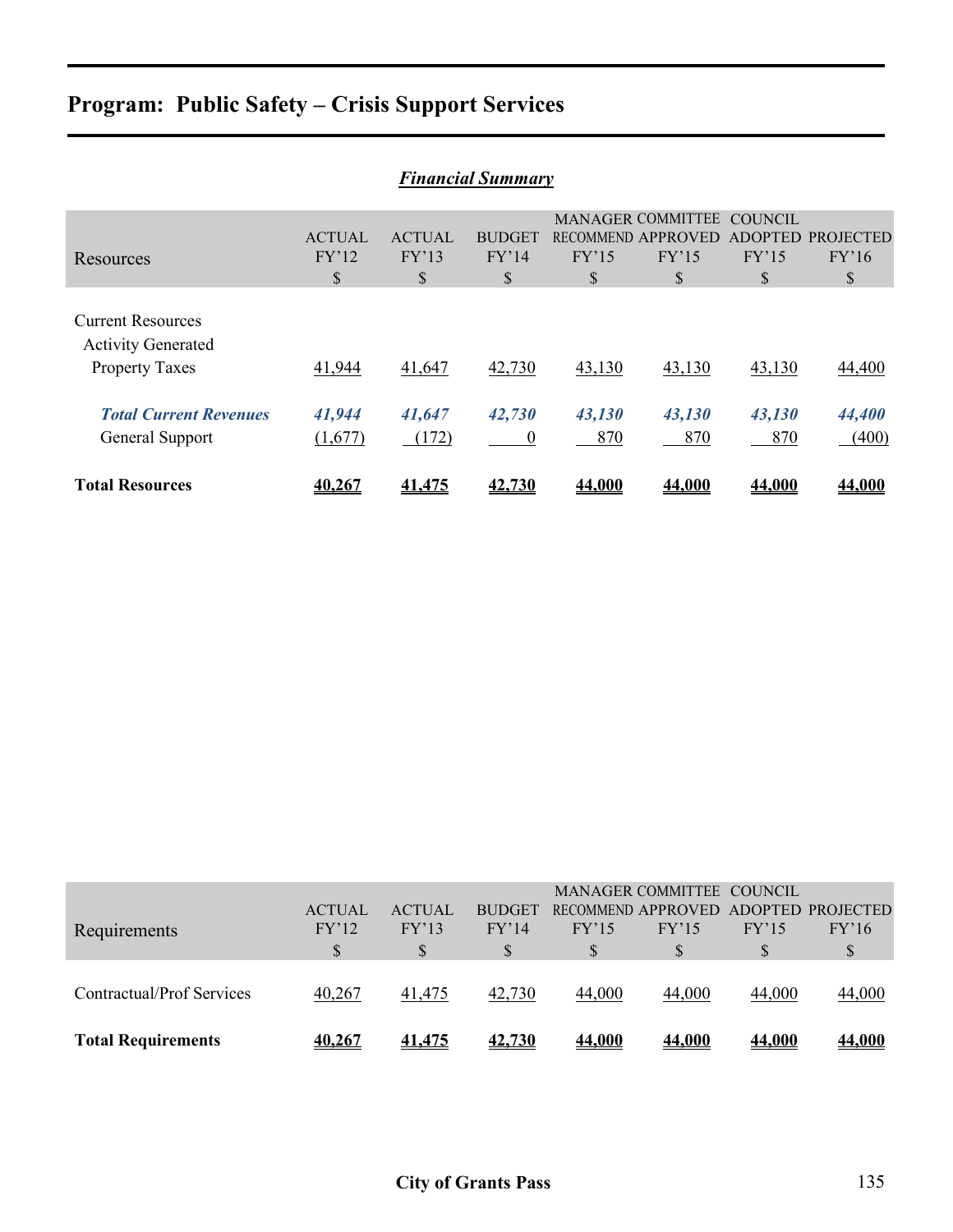# **Program: Public Safety – Street Lighting**

## *Services Delivered:*

GPDPS had been responsible for funding the Street Lighting activity in the City for many years. The 2013- 2014 budget process directed Street Lighting to be moved to Public Works for budget responsibility which is happening in fiscal 2015.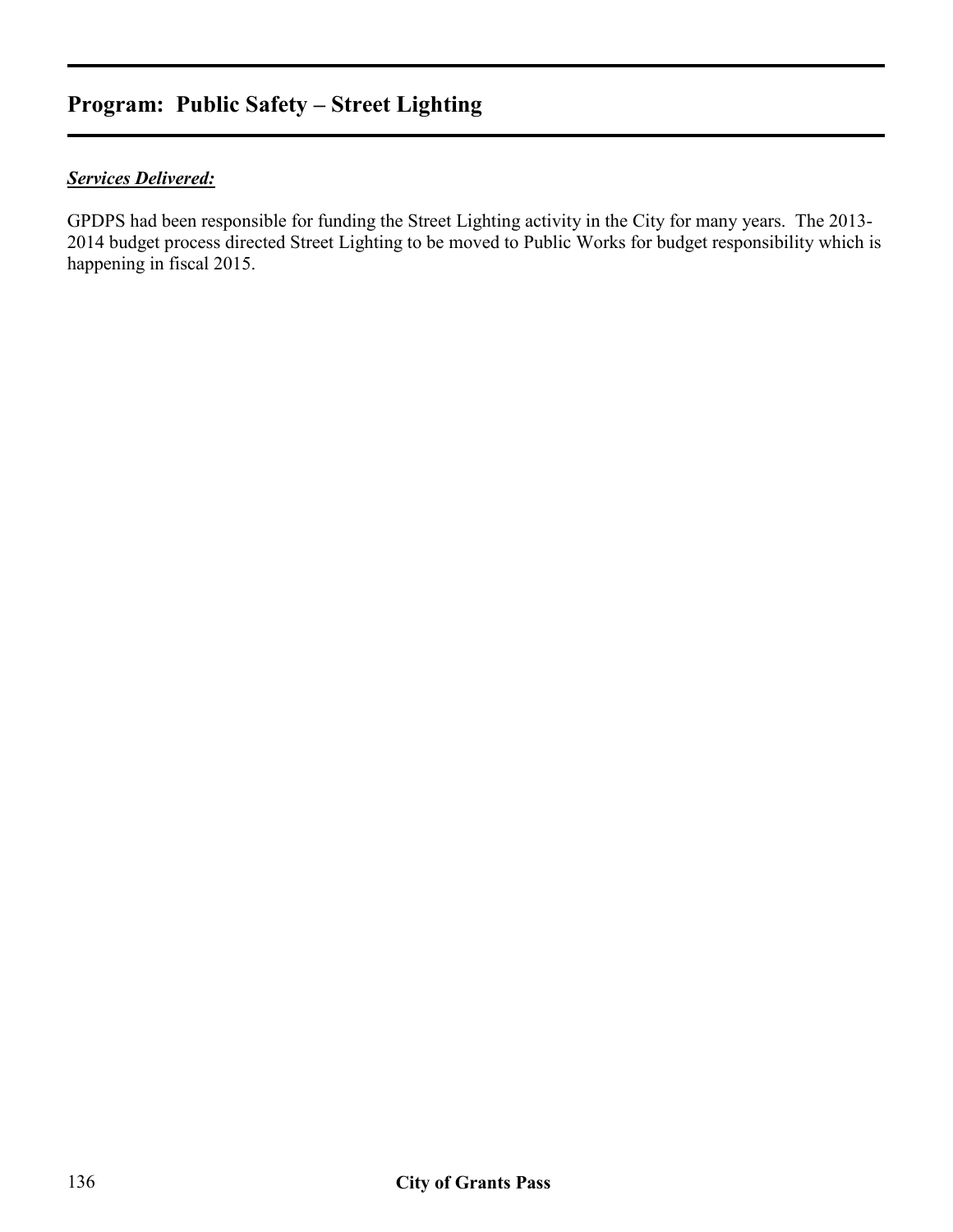# **Program: Public Safety – Street Lighting**

| <b>Financial Summary</b>                                                       |                              |                             |                             |            |                                                               |                              |                         |  |  |
|--------------------------------------------------------------------------------|------------------------------|-----------------------------|-----------------------------|------------|---------------------------------------------------------------|------------------------------|-------------------------|--|--|
| Resources                                                                      | <b>ACTUAL</b><br>FY'12<br>\$ | <b>ACTUAL</b><br>FY'13<br>S | <b>BUDGET</b><br>FY'14<br>S | FY'15<br>S | MANAGER COMMITTEE COUNCIL<br>RECOMMEND APPROVED<br>FY'15<br>S | <b>ADOPTED</b><br>FY'15<br>S | PROJECTED<br>FY'16<br>S |  |  |
| <b>Current Resources</b><br><b>Activity Generated</b><br><b>Property Taxes</b> | 317,461                      | 320,896                     | 349,450                     |            | 0                                                             | $\Omega$                     | $\theta$                |  |  |
| <b>Total Current Revenues</b><br>General Support                               | 317,461<br>(8,748)           | 320,896<br>(21, 435)        | 349,450<br>0                | 0          | $\theta$                                                      |                              | $\Omega$                |  |  |
| <b>Total Resources</b>                                                         | 308.713                      | 299,461                     | 349.450                     |            |                                                               |                              |                         |  |  |

| Requirements              | <b>ACTUAL</b><br>FY'12 | <b>ACTUAL</b><br>FY'13 | <b>BUDGET</b><br>FY'14 | FY'15 | MANAGER COMMITTEE COUNCIL<br>FY'15 | FY'15 | RECOMMEND APPROVED ADOPTED PROJECTED<br>FY'16 |
|---------------------------|------------------------|------------------------|------------------------|-------|------------------------------------|-------|-----------------------------------------------|
| Contractual/Prof Services | 308,713                | 299,461                | 349,450                |       |                                    |       |                                               |
| <b>Total Requirements</b> | 308.713                | <u>299.461</u>         | 349.450                |       |                                    |       |                                               |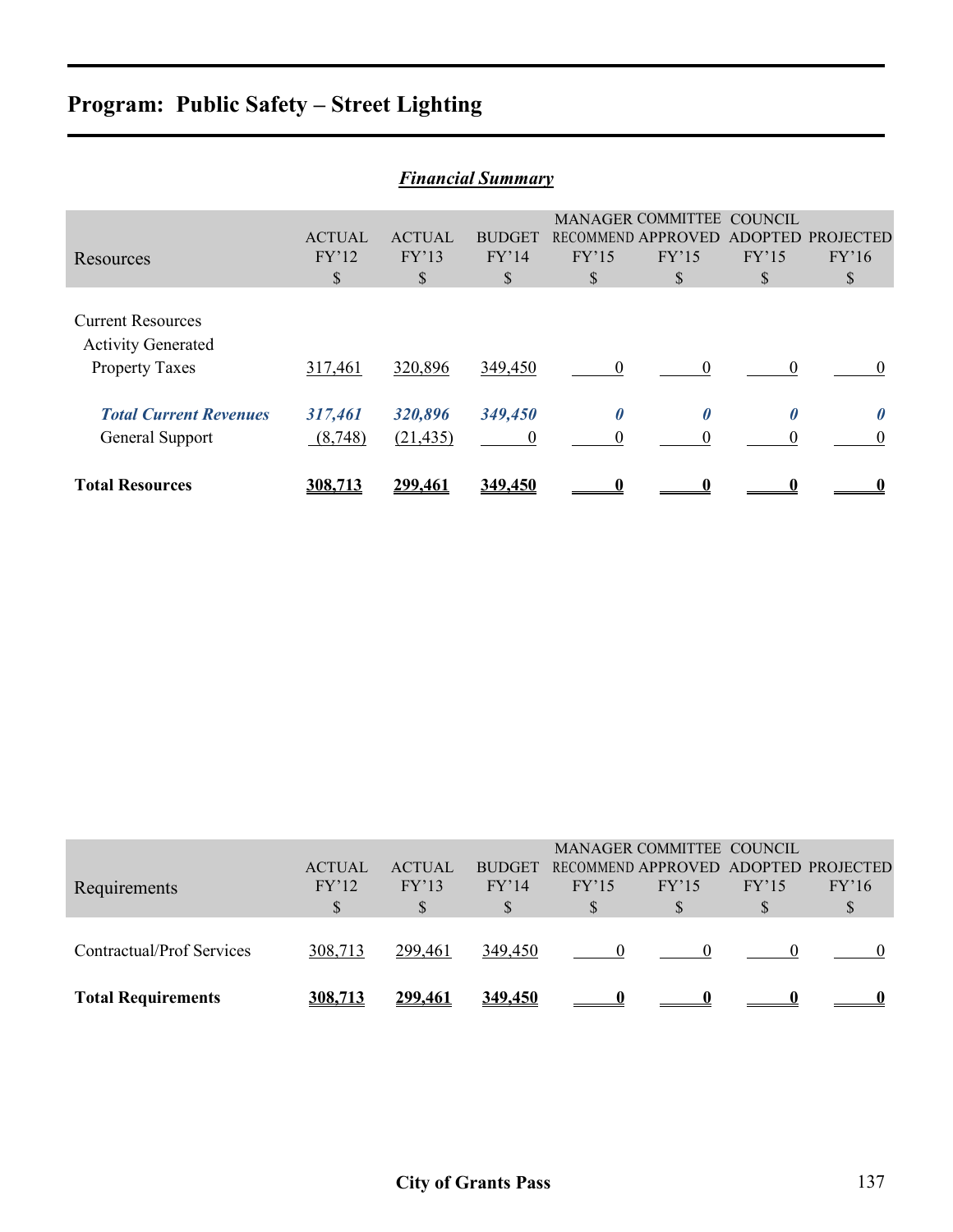# **Program: Public Safety – Sobering Center**

### *Services Delivered:*

A Sobering Center provides a place for law enforcement to take persons who are highly intoxicated or impaired, which is allowed by law. Many of these persons create nuisance offenses which do not constitute a trip to jail, but would allow for their placement in a Sobering Center.

#### *FY'15 Anticipated Accomplishments & Corresponding Council Goal - Strategic Plan Item:*

#### **Keep Citizens Safe**

#### **Objective 5: Enhance a safe and secure environment**

• **Action 1:** Participate in the pursuit of a Sobering Center.

#### *Budget Highlights:*

One of Council's top goals was to participate in the efforts to create a Sobering Center in Grants Pass. This will enhance community livability and partners with the private sector to create a center where persons intoxicated or impaired can sober up and perhaps transition to services for help.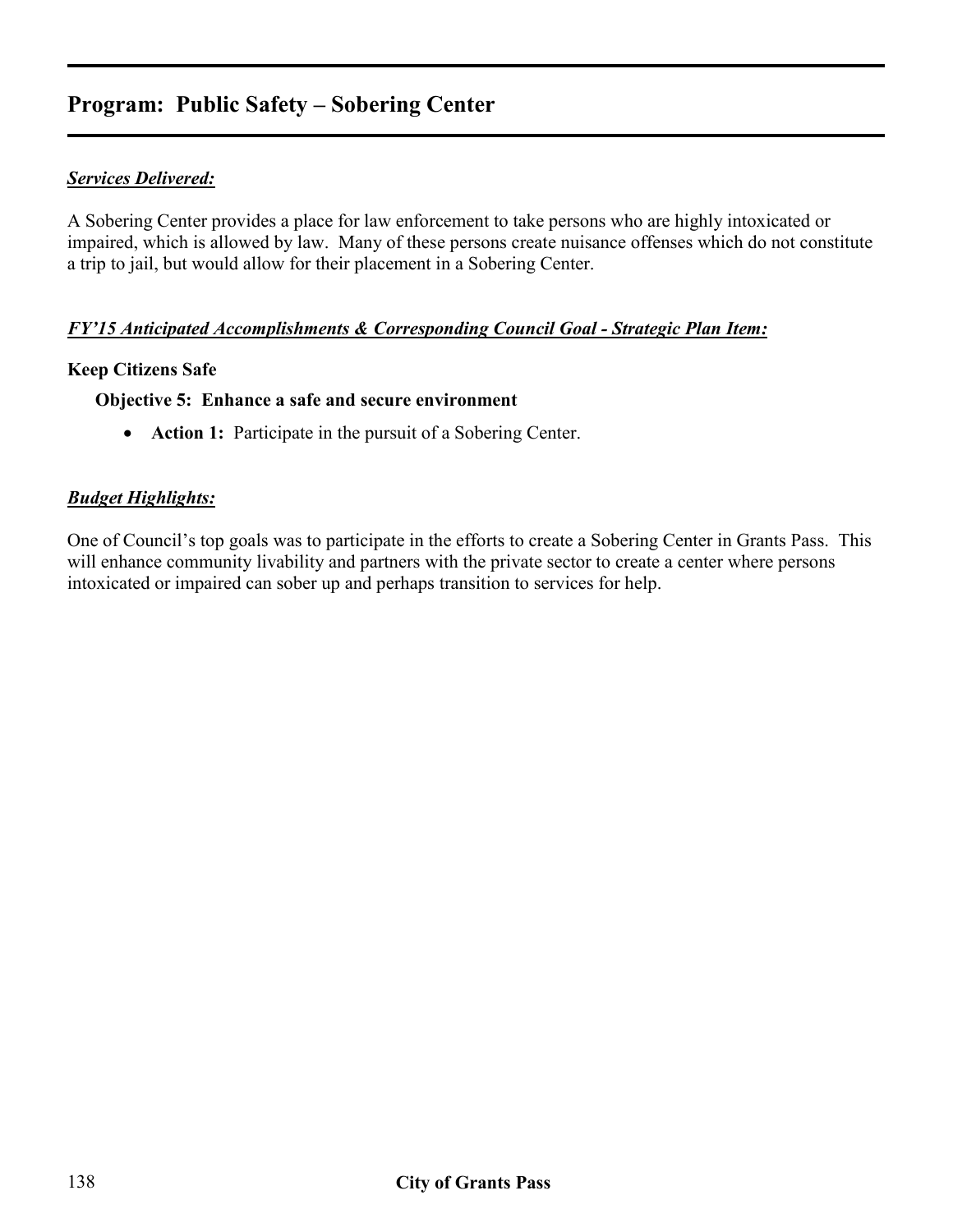# **Program: Public Safety – Sobering Center**

| <b>Financial Summary</b>      |                |               |                       |                       |                           |                       |                  |  |
|-------------------------------|----------------|---------------|-----------------------|-----------------------|---------------------------|-----------------------|------------------|--|
|                               |                |               |                       |                       | MANAGER COMMITTEE COUNCIL |                       |                  |  |
|                               | <b>ACTUAL</b>  | <b>ACTUAL</b> | <b>BUDGET</b>         |                       | RECOMMEND APPROVED        | <b>ADOPTED</b>        | <b>PROJECTED</b> |  |
| Resources                     | FY'12          | FY'13         | FY'14                 | FY'15                 | FY'15                     | FY'15                 | FY'16            |  |
|                               | \$             | \$            | \$                    | S                     | S                         | S                     | \$               |  |
| <b>Current Resources</b>      |                |               |                       |                       |                           |                       |                  |  |
| <b>Total Current Revenues</b> | 0              | 0             | $\boldsymbol{\theta}$ | $\boldsymbol{\theta}$ | $\boldsymbol{\theta}$     | $\boldsymbol{\theta}$ | $\theta$         |  |
| General Support               | $\overline{0}$ | 0             | $\theta$              | 130,000               | 130,000                   | 130,000               | 130,000          |  |
| <b>Total Resources</b>        |                |               |                       | 130.000               | 130.000                   | <u>130.000</u>        | 130.000          |  |

| <b>Requirements</b>       | <b>ACTUAL</b><br>FY'12<br>S | <b>ACTUAL</b><br>FY'13 | <b>BUDGET</b><br>FY'14 | FY'15<br>S     | MANAGER COMMITTEE COUNCIL<br>FY'15<br>S | FY'15          | RECOMMEND APPROVED ADOPTED PROJECTED<br>FY'16<br>S |
|---------------------------|-----------------------------|------------------------|------------------------|----------------|-----------------------------------------|----------------|----------------------------------------------------|
| Contractual/Prof Services |                             |                        | $\theta$               | 130,000        | 130,000                                 | 130,000        | 130,000                                            |
| <b>Total Requirements</b> |                             |                        |                        | <b>130,000</b> | <u>130,000</u>                          | <u>130,000</u> | <u>130,000</u>                                     |